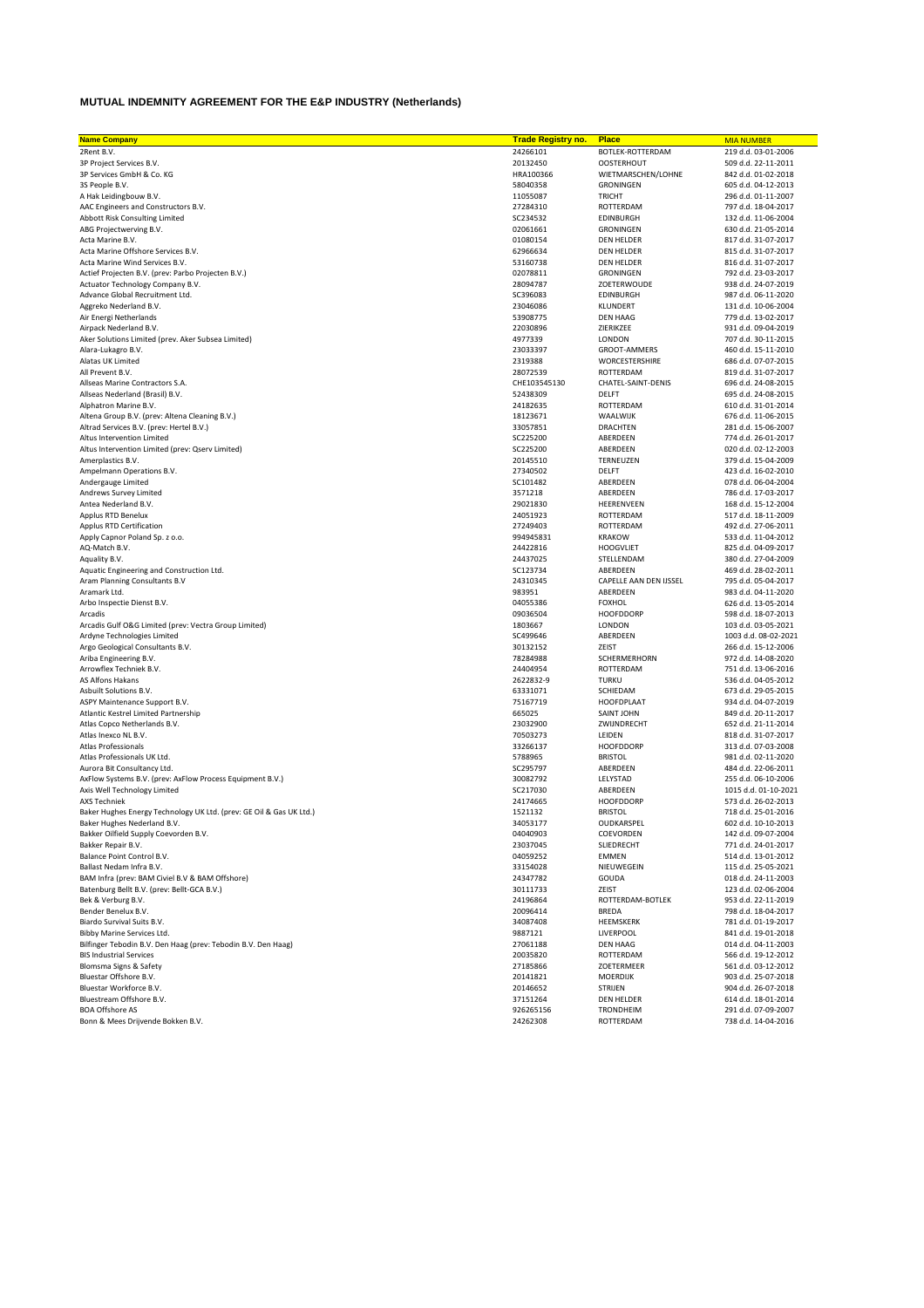| Bosch Rexroth B.V.                                                                                       | 16057251           | <b>BOXTEL</b>              | 997 d.d. 16-12-2020                        |
|----------------------------------------------------------------------------------------------------------|--------------------|----------------------------|--------------------------------------------|
| Boskalis Offshore International B.V. (prev: Volker Stevin Offshore)                                      | 30134270           | PAPENDRECHT                | 045 d.d. 20-02-2004                        |
| Boskalis Offshore Marine Services B.V.                                                                   | 24116489           | PAPENDRECHT                | 946 d.d. 01-09-2019                        |
|                                                                                                          |                    |                            |                                            |
| Boskalis Offshore Subsea Services B.V. (Europe)                                                          | 24288447           | PAPENDRECHT                | 770 d.d. 17-01-2017                        |
| Boskalis Offshore Transport Services N.V.                                                                | 469116645          | ANTWERPEN                  | 945 d.d. 01-09-2019                        |
| Boskalis Subsea Cables B.V. (prev: Visser & Smit Marine Contracting B.V.)                                | 24387623           | PAPENDRECHT                | 618 d.d. 10-03-2014                        |
| Boskalis Subsea ROV Limited (prev: Bibby Remote Intervention Limited)                                    | 7760485            | WESTHILL                   | 568 d.d. 08-02-2013                        |
| Boskalis Subsea Services Limited (prev: Bibby Offshore Limited)                                          | 4851172            | ABERDEENSHIRE              | 574 d.d. 13-03-2013                        |
| Brand Coating Services B.V. (prev: Venko Offshore B.V.)                                                  | 04034042           | <b>HOOGEVEEN</b>           | 049 d.d. 05-03-2004                        |
|                                                                                                          |                    |                            |                                            |
| Brand Energy Services B.V.                                                                               | 59003944           | VLAARDINGEN                | 687 d.d. 15-07-2015                        |
| Brandjes S.L.                                                                                            | B11784295          | <b>ALGECIRAS</b>           | 164 d.d. 28-10-2004                        |
| Bristow Helicopters Ltd.                                                                                 | 00551102           | ABERDEEN                   | 525 d.d. 02-03-2012                        |
| Bronswerk Heat Transfer B.V.                                                                             | 08022150           | <b>NIJKERK</b>             | 294 d.d. 10-09-2007                        |
| Brunel Energy Europe B.V.                                                                                | 34186664           | AMSTERDAM                  | 179 d.d. 08-02-2005                        |
| Brunel Nederland B.V.                                                                                    | 27229487           | ROTTERDAM                  | 942 d.d. 02-09-2019                        |
| Bugsier Reederei- und Bergungsgesellschaft MBH & CO. KG                                                  | HRA 55373          | <b>HAMBURG</b>             | 447 d.d. 27-07-2010                        |
|                                                                                                          |                    |                            |                                            |
| Bukom Service B.V.                                                                                       | 37057428           | HEERHUGOWAARD              | 153 d.d. 22-09-2004                        |
| Burdock Project Consultants B.V.                                                                         | 27129362           | <b>RIJSWIJK</b>            | 102 d.d. 03-05-2004                        |
| <b>Bureau Veritas</b>                                                                                    | 32069296           | AMERSFOORT                 | 516 d.d. 13-01-2012                        |
| Bureau Veritas Inspection and Certification The Netherlands B.V. (prev: Kw2 Metingen en Inspecties B.V.) | 32069296           | AMERSFOORT                 | 063 d.d. 29-03-2004                        |
| Bureau Waardenburg B.V.                                                                                  | 11028826           | <b>CULEMBORG</b>           | 427 d.d. 30-03-2010                        |
| BUS Handelmaatschappij B.V.                                                                              | 05027892           | ZWOLLE                     | 394 d.d. 10-08-2009                        |
|                                                                                                          |                    |                            |                                            |
| <b>Caltec Limited</b>                                                                                    | 04386277           | <b>BEDFORDSHIRE</b>        | 491 d.d. 30-06-2011                        |
| CapCloud Academy Solutions B.V.                                                                          | 53419987           | <b>UTRECHT</b>             | 748 d.d. 10-05-2016                        |
| Cape Industrial Services Ltd.                                                                            | 3337119            | <b>ROTHERHAM</b>           | 487 d.d. 23-06-2011                        |
| Cataly Group B.V. (prev: Cataly Partners B.V.)                                                           | 24351643           | <b>HENDRIK-IDO AMBACHT</b> | 076 d.d. 05-04-2004                        |
| Central Mudplant and Fluid Services B.V.                                                                 | 34065951           | <b>VELSEN-NOORD</b>        | 278 d.d. 01-06-2007                        |
| CH1 B.V.                                                                                                 | 54561825           | <b>HEILOO</b>              | 526 d.d. 08-03-2012                        |
| CH <sub>2</sub> AG                                                                                       | CHE1303020401-7    | PFÄFFIKON                  | 895 d.d. 13-06-2018                        |
| CHC Den Helder B.V.                                                                                      | 34308928           | <b>DEN HELDER</b>          | 412 d.d. 13-01-2010                        |
|                                                                                                          |                    |                            |                                            |
| CHC Helicopters Netherlands B.V.                                                                         | 37072218           | <b>DEN HELDER</b>          | 322 d.d. 08-05-2008                        |
| Clafis Ingenieus                                                                                         | 01105589           | HEERENVEEN                 | 629 d.d. 20-05-2014                        |
| Clafis Oil & Gas B.V.                                                                                    | 57516863           | <b>DORDRECHT</b>           | 628 d.d. 20-05-2014                        |
| ClampOn AS                                                                                               | 966556145          | <b>BERGEN</b>              | 397 d.d. 01-09-2009                        |
| <b>Claxton Engineering Services Limited</b>                                                              | 01927530           | <b>GREAT YARMOUTH</b>      | 225 d.d. 26-01-2006                        |
| Cleton Insulation B.V.                                                                                   | 24195540           | VLAARDINGEN                | 075 d.d. 02-04-2004                        |
| Compass Contract Services UK Ltd.                                                                        | 02114954           | <b>BIRMINGHAM</b>          | 969 d.d. 26-05-2020                        |
|                                                                                                          |                    |                            |                                            |
| <b>Compressor Controls Corporation</b>                                                                   | 106896             | <b>DES MOINES</b>          | 570 d.d. 07-02-2013                        |
| Compressor Systems Holland (CSH) B.V.                                                                    | 29050641           | <b>VIANEN</b>              | 318 d.d. 25-04-2008                        |
| Conbit Engineering B.V.                                                                                  | 17078017           | <b>EINDHOVEN</b>           | 529 d.d. 21-03-2012                        |
| Confitmo                                                                                                 | 05067167           | <b>HASSELT</b>             | 486 d.d. 21-06-2010                        |
| ConPackSys B.V.                                                                                          | 23067796           | <b>DORDRECHT</b>           | 582 d.d. 09-04-2013                        |
| Control Union Testing and Inspection B.V.                                                                | 34098756           | <b>IJMUIDEN</b>            | 026 d.d. 17-12-2003                        |
| Crane Inspection Services B.V.                                                                           | 35027475           | HEERHUGOWAARD              | 209 d.d. 14-12-2005                        |
| CraneSolutions B.V.                                                                                      | 34073319           | <b>KATWIJK</b>             | 763 d.d. 15-09-2016                        |
|                                                                                                          |                    |                            |                                            |
| Cyberhawk Innovations Ltd.                                                                               | SC340484           | <b>FIFE</b>                | 826 d.d. 04-09-2017                        |
|                                                                                                          |                    |                            |                                            |
| Cyclotech Limited                                                                                        | 02887371           | <b>WEST SUSSEX</b>         | 370 d.d. 22-12-2008                        |
| D&R Valves B.V.                                                                                          | 17226631           | GIESSEN                    | 935 d.d. 17-07-2019                        |
| DAC Technologies B.V.                                                                                    | 30275246           | <b>MIJDRECHT</b>           | 711 d.d. 05-01-2016                        |
|                                                                                                          | 26884640           | <b>ESBJERG</b>             | 285 d.d. 11-07-2007                        |
| Dancopter A/S                                                                                            |                    |                            |                                            |
| Datema Delfzijl B.V.                                                                                     | 02319278           | <b>FARMSUM</b>             | 001 d.d. 02-10-2003                        |
| <b>DBR</b> Generatorsets                                                                                 | 23028207           | SLIEDRECHT                 | 325 d.d. 21-05-2008                        |
| De Opbouw B.V. (prev: De Opbouw Groenvoorziening B.V.)                                                   | 09047601           | <b>JIRNSUM</b>             | 114 d.d. 24-05-2004                        |
| De Visser Leidingen & Apparatenbouw                                                                      | 50557203           | <b>RHOON</b>               | 384 d.d. 04-06-2009                        |
| Deco Subsea nv                                                                                           | 457421514          | <b>BRUGGE</b>              | 741 d.d. 26-04-2016                        |
| Decometa                                                                                                 | 440792546          | <b>GENK</b>                | 538 d.d. 22-05-2012                        |
| Deep B.V.                                                                                                | 34118003           | AMSTERDAM                  | 814 d.d. 31-07-2017                        |
| DEEP SEA Supply Management AS                                                                            | 990397090          | <b>GRIMSTAD</b>            | 766 d.d. 17-10-2017                        |
| Deepocean 2 UK Limited (prev: Trico Supply (UK) Limited)                                                 | 01275998           | <b>DARLINGTON</b>          | 044 d.d. 20-02-2004                        |
|                                                                                                          |                    |                            |                                            |
| DeepOcean B.V.                                                                                           | 37090676           | <b>DEN HELDER</b>          | 510 d.d. 24-11-2011                        |
| Delta Controls B.V.                                                                                      | 64720322           | <b>EMMEN</b>               | 966 d.d. 04-03-2020                        |
| Delta Marine Limited                                                                                     | SC268491           | <b>LERWICK</b>             | 1024 d.d. 28-03-2022                       |
| Deltaic Oil and Gas Limited                                                                              | 05734441           | <b>SURREY</b>              | 755 d.d. 20-07-2016                        |
| DEME Offshore NL B.V. (prev: Tideway B.V.)                                                               | 20064480           | <b>BREDA</b>               | 290 d.d. 03-09-2007                        |
| Den Helder Support Service B.V. (DHSS)                                                                   | 37078316           | DEN HELDER                 | 1030 d.d. 18-05-2022                       |
| Destan Detachering B.V.                                                                                  | 20063086           | ROTTERDAM                  | 532 d.d. 13-04-2012                        |
| <b>Dexcrest Limited</b>                                                                                  | 01233636           | STEVENAGE                  | 324 d.d. 14-05-2008                        |
| DHTC B.V.                                                                                                | 37059305           | <b>DEN HELDER</b>          | 262 d.d. 25-10-2006                        |
|                                                                                                          |                    |                            |                                            |
| Dieselpower Holland B.V.                                                                                 | 20060881           | <b>MOERDIJK</b>            | 451 d.d. 09-08-2010                        |
| Digital Applications International Ltd.                                                                  | 01008089           | ABERDEENSHIRE              | 647 d.d. 30-09-2014                        |
| Dinel Group B.V.                                                                                         | 32101995           | ZWIJNDRECHT                | 528 d.d. 16-03-2012                        |
| Dirkzwager's Coastal & Deepsea Pilotage B.V.                                                             | 24212815           | <b>MAASSLUIS</b>           | 576 d.d. 26-03-2013                        |
| DMT GmbH & Co. KG                                                                                        | HRA9091 / HRB20420 | <b>ESSEN</b>               | 807 d.d. 06-07-2017                        |
| dNM Interim B.V.                                                                                         | 53838866           | GOES                       | 661 d.d. 11-03-2015                        |
| DOF Management AS (Skandi Marsetein - charter)                                                           | 979999682          | <b>STOREBO</b>             | 810 d.d. 19-07-2017                        |
| DOF Subsea UK Limited                                                                                    | SC195474           | ABERDEEN                   | 499 d.d. 31-08-2011                        |
|                                                                                                          |                    |                            |                                            |
| Dosign B.V.                                                                                              | 62305271           | ROTTERDAM                  | 959 d.d. 13-02-2020                        |
| DrillTec Netherlands B.V.                                                                                | 04085713           | <b>ENSCHEDE</b>            | 562 d.d. 27-12-2012                        |
| Dril-Quip (Europe) Limited                                                                               | SC081748           | ABERDEEN                   | 239 d.d. 10-03-2006                        |
| DSE Oil and Gas B.V.                                                                                     | 28115982           | HEERHUGOWAARD              | 383 d.d. 29-05-2009                        |
| DTN Wellsite Consultants B.V.                                                                            | 27154435           | <b>DEN HAAG</b>            | 286 d.d. 12-07-2007                        |
| Dura Vermeer Ondergrondse Infra B.V. (MVOI B.V.)                                                         | 34014917           | <b>UTRECHT</b>             | 634 d.d. 24-06-2014                        |
| Dutch Industrial Safety Consultants B.V.                                                                 | 23076972           | <b>DORDRECHT</b>           | 106 d.d. 04-05-2004                        |
| Dutch Marine Contractors B.V. (DMC)                                                                      | 59597186           | AMSTERDAM                  | 948 d.d. 13-11-2019                        |
|                                                                                                          |                    |                            |                                            |
| Duxvalves B.V. (prev: Cadi Valves B.V.)                                                                  | 08148211           | ALMELO                     | 270 d.d. 05-02-2007                        |
| E.R. OFFSHORE GmbH & CIE. KG                                                                             | HRA105138          | <b>HAMBURG</b>             | 760 d.d. 08-08-2016                        |
| Eager.one B.V. (prev: Euro-Rigging B.V.)                                                                 | 30065915           | <b>UTRECHT</b>             | 081 d.d. 14-04-2004                        |
| EDT Shipmanagement Ltd.                                                                                  | HE160122           | <b>LIMASSOL</b>            | 998 d.d. 04-01-2021                        |
| EFC Industrial Filtration B.V.                                                                           | 37060271           | ALKMAAR                    | 162 d.d. 28-10-2004                        |
| Electromach B.V.                                                                                         | 06040491           | <b>HENGELO</b>             | 772 d.d. 17-01-2017<br>340 d.d. 03-07-2008 |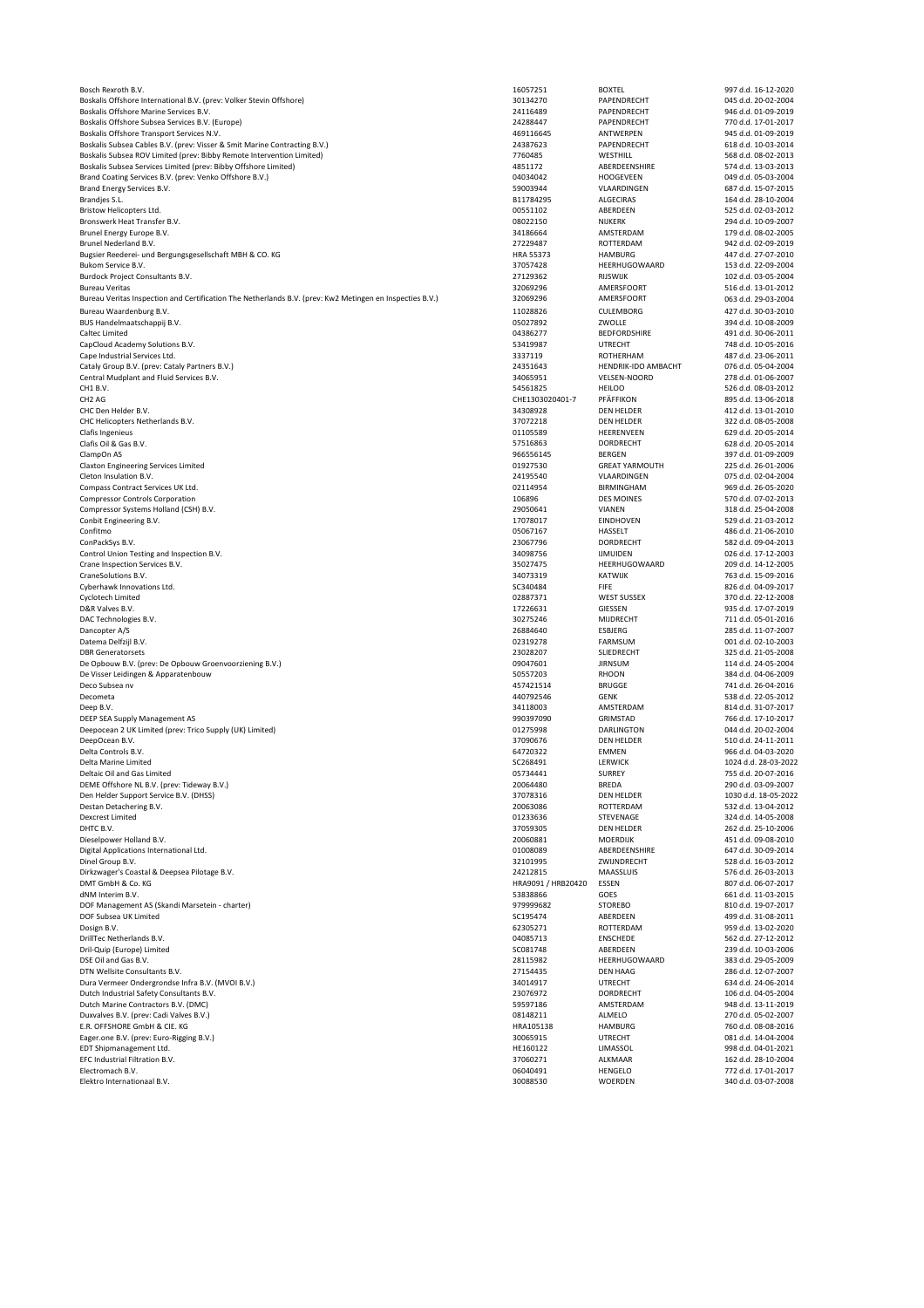|                                                                                                  | 52514501         | <b>WESTERBORK</b>             | 993 d.d. 13-11-2020  |
|--------------------------------------------------------------------------------------------------|------------------|-------------------------------|----------------------|
| Emerson Process Management B.V.                                                                  | 27145686         | <b>RIJSWIJK</b>               | 269 d.d. 05-02-2007  |
| Emigreen B.V.                                                                                    | 24311244         | HENDRIK-IDO-AMBACHT           | 752 d.d. 13-06-2016  |
| Ems Offshore Service GmbH & Co. KG                                                               | HRA 110344       | LEER                          | 1026 d.d. 11-04-2022 |
|                                                                                                  |                  |                               |                      |
| Enersea B.V.                                                                                     | 63092522         | <b>SCHIEDAM</b>               | 708 d.d. 07-12-2015  |
| Enventure Global Technology, LLC                                                                 | N/A              | <b>HOUSTON</b>                | 422 d.d. 08-02-2010  |
| EOS Europe Ltd.                                                                                  | SC556455         | WESTHILL                      | 985 d.d. 04-11-2020  |
| e-Power B.V.                                                                                     | 37091477         | <b>HEEMSKERK</b>              | 846 d.d. 01-02-2018  |
|                                                                                                  |                  |                               |                      |
| EQIN Industrial B.V. (prev: Stork Materieel B.V.)                                                | 24260605         | BOTLEK-ROTTERDAM              | 218 d.d. 03-01-2006  |
| <b>ERC Equipoise Limited</b>                                                                     | 03587074         | <b>CROYDON</b>                | 659 d.d. 25-02-2015  |
| eReM Elektrotechnici B.V.                                                                        | 23047148         | ZWIJNDRECHT                   | 229 d.d. 09-02-2006  |
| Ergos B.V.                                                                                       | 08115335         | <b>ENSCHEDE</b>               | 068 d.d. 30-03-2004  |
|                                                                                                  | 60698813         | <b>ESBJERG</b>                | 212 d.d. 21-12-2005  |
| Esvagt A/S                                                                                       |                  |                               |                      |
| Eta-com B.V.                                                                                     | 24243403         | <b>MAASSLUIS</b>              | 395 d.d. 01-09-2009  |
| Ethos Energy Light Turbines Limited                                                              | 01549768         | ABERDEEN                      | 776 d.d. 01-02-2017  |
| Eurest Support Services (ESS) B.V.                                                               | 17079791         | <b>DEN HELDER</b>             | 541 d.d. 06-06-2012  |
| Euro Service B.V.                                                                                | 18042591         | ALMKERK                       | 925 d.d. 05-02-2019  |
| <b>Eurosafe Solutions</b>                                                                        | 05066833         | ZWOLLE                        | 960 d.d. 27-02-2020  |
|                                                                                                  |                  |                               |                      |
| <b>EV Offshore Limited</b>                                                                       | 03937007         | ABERDEENSHIRE                 | 454 d.d. 13-09-2010  |
| Evako B.V.                                                                                       | 17176647         | <b>VUGHT</b>                  | 569 d.d. 08-02-2013  |
| <b>Expro North Sea Limited</b>                                                                   | 01108011         | ABERDEEN                      | 430 d.d. 15-04-2010  |
| Fabricom                                                                                         | 0425702910       | GRIMBERGEN                    | 550 d.d. 28-08-2012  |
|                                                                                                  |                  |                               |                      |
| Fabricom Offshore Services B.V.                                                                  | 20075874         | <b>DEN HELDER</b>             | 356 d.d. 12-09-2008  |
| Facta B.V.                                                                                       | 35019377         | <b>UITGEEST</b>               | 606 d.d. 16-12-2013  |
| FAGRO INTERNATIONAL Industrial Service und Supply GmbH                                           | HRB101796        | RONNENBERG                    | 180 d.d. 08-02-2005  |
| <b>Farstad Shipping Limited</b>                                                                  | SC094889         | ABERDEEN                      | 029 d.d. 05-01-2004  |
|                                                                                                  |                  |                               |                      |
| <b>Farstad Supply AS</b>                                                                         | 978682278        | AALESUND                      | 788 d.d. 23-03-2017  |
| Fasttrek B.V.                                                                                    | 24464316         | <b>BERKEL EN RODENRIJS</b>    | 577 d.d. 14-03-2013  |
| Fenix Consulting Delft B.V.                                                                      | 27240004         | <b>DELFT</b>                  | 575 d.d. 13-03-2013  |
| Finarge Armamento Genovese Srl.                                                                  | 1202720106       | <b>GENOVA</b>                 | 967 d.d. 07-05-2020  |
|                                                                                                  |                  |                               |                      |
| Fircroft Engineering Services B.V.                                                               | 57358850         | <b>DEN HAAG</b>               | 658 d.d. 18-02-2015  |
| FixedToday                                                                                       | 11047341         | <b>CULEMBORG</b>              | 595 d.d. 19-06-2013  |
| <b>FLAIM Engineering Connections</b>                                                             | 60158581         | MIDDENMEER                    | 604 d.d. 14-11-2013  |
| Fletcher Supply Vessels Ltd.                                                                     | SC540599         | <b>DUNDEE</b>                 | 929 d.d. 27-03-2019  |
|                                                                                                  |                  |                               |                      |
| Flexim Instruments Benelux B.V.                                                                  | 24332691         | <b>BERKEL EN RODENRIJS</b>    | 381 d.d. 15-05-2009  |
| <b>Flexlife Limited</b>                                                                          | SC315287         | ABERDEEN                      | 653 d.d. 27-11-2014  |
| Fluor Consultants B.V.                                                                           | 20070184         | <b>BERGEN OP ZOOM</b>         | 032 d.d. 27-01-2004  |
|                                                                                                  |                  |                               | 096 d.d. 22-04-2004  |
| FMC Separation Systems B.V. (prev: CDS Engineering B.V.)                                         | 09090976         | ARNHEM                        |                      |
| FMC Technologies B.V.                                                                            | 24321691         | AMSTERDAM                     | 226 d.d. 26-01-2006  |
| FMC Technologies Surface Wellhead B.V.                                                           | 04087372         | VEENOORD                      | 323 d.d. 09-05-2008  |
| FMJ Rolloos B.V.                                                                                 | 70933804         | PAPENDRECHT                   | 1011 d.d. 03-06-2021 |
|                                                                                                  |                  |                               |                      |
| <b>Fockert Glasvezeltechniek</b>                                                                 | 11007664         | <b>VUREN</b>                  | 627 d.d. 14-05-2014  |
| Frames Energy Systems B.V.                                                                       | 28062277         | ALPHEN AAN DEN RIJN           | 109 d.d. 06-05-2004  |
| Frames Process Systems B.V.                                                                      | 28045188         | ALPHEN AAN DEN RIJN           | 107 d.d. 06-05-2004  |
| Frames Separation Technologies B.V.                                                              | 28116588         | ALPHEN AAN DEN RIJN           | 336 d.d. 24-06-2008  |
|                                                                                                  |                  |                               |                      |
| Frank's International Coöperatief U.A.                                                           | 58244115         | <b>DEN HELDER</b>             | 1013 d.d. 07-07-2021 |
| Fraser Well Management Limited (prev: Fraser Offshore Ltd.)                                      | SC131282         | GLASGOW                       | 307 d.d. 10-01-2008  |
| Fugro GB (North) Marine Limited (prev: Fugro Survey Limited)                                     | SC066833         | ABERDEEN                      | 530 d.d. 02-04-2012  |
| Fugro GeoServices B.V.                                                                           | 27114147         | LEIDSCHENDAM                  | 572 d.d. 20-02-2013  |
|                                                                                                  |                  |                               |                      |
|                                                                                                  |                  |                               |                      |
| Fugro Netherlands Marine B.V. (prev: Fugro Engineers B.V.)                                       | 27114149         | LEIDSCHENDAM                  | 418 d.d. 25-01-2010  |
| Fugro Subsea Services Ltd.                                                                       | SC105684         | ABERDEEN                      | 527 d.d. 15-03-2012  |
|                                                                                                  |                  |                               |                      |
| Fugro Survey B.V.                                                                                | 34070322         | LEIDSCHENDAM                  | 135 d.d. 23-06-2004  |
| Furmanite B.V.                                                                                   | 24164246         | VLISSINGEN                    | 214 d.d. 23-12-2005  |
| G.S.G. mechanical advice solutions & service B.V. (prev: G.S.G. Technical Advice & Service B.V.) | 37095292         | HEERHUGOWAARD                 | 335 d.d. 19-06-2008  |
| Gardline Environmental Limited                                                                   | 04589816         | <b>GREAT YARMOUTH</b>         | 376 d.d. 18-03-2009  |
|                                                                                                  |                  |                               |                      |
| <b>Gardline Geosciences Limited</b>                                                              | 04692040         | <b>GREAT YARMOUTH</b>         | 377 d.d. 25-03-2009  |
| Gardline Limited                                                                                 | 04589821         | <b>NORFOLK</b>                | 933 d.d. 08-06-2019  |
| Gardline Marine Sciences Ltd.                                                                    | 02571313         | <b>GREAT YARMOUTH</b>         | 279 d.d. 07-06-2007  |
|                                                                                                  |                  |                               |                      |
| Genesis Oil and Gas Consultants Limited                                                          | 02921834         | <b>LONDON</b>                 | 171 d.d. 10-01-2005  |
| GeoloG International B.V.                                                                        | 34263376         | AMSTERDAM                     | 464 d.d. 07-01-2011  |
| GeoSea nv                                                                                        | 872162137 (onder | ZWIJNDRECHT                   |                      |
|                                                                                                  | DEME Group)      |                               | 650 d.d. 11-11-2014  |
| Geoservices                                                                                      | SC346038         | ABERDEEN                      |                      |
|                                                                                                  |                  |                               | 387 d.d. 12-06-2009  |
| Geoservices S.A.                                                                                 | F01989           | <b>PARIS</b>                  | 090 d.d. 15-04-2004  |
| Gerritsen On-& Offshore Services B.V.                                                            | 33123088         | AMSTERDAM                     | 371 d.d. 09-01-2009  |
| Geveke Werktuigbouw B.V.                                                                         | 33119115         | AMSTERDAM                     | 378 d.d. 01-04-2009  |
| <b>GL Garrad Hassan Deutschland GmbH</b>                                                         | HRB636ME         | KAISER-WILHELM-KOOG           | 481 d.d. 18-04-2011  |
|                                                                                                  |                  |                               |                      |
| <b>Global Maritime Consultancy Limited</b>                                                       | 03201590         | <b>LONDON</b>                 | 232 d.d. 23-02-2006  |
| GlobalSantaFe B.V.                                                                               | 24196512         | <b>DEN HAAG</b>               | 154 d.d. 29-09-2004  |
| GlobalSantaFe Services Netherlands B.V.                                                          | 33145067         | AMSTERDAM                     | 156 d.d. 01-10-2004  |
| GloMar Offshore B.V.                                                                             | 58540016         | <b>DEN HELDER</b>             | 845 d.d. 01-02-2018  |
|                                                                                                  |                  |                               |                      |
| GloMar Shipmanagement B.V.                                                                       | 58540024         | <b>DEN HELDER</b>             | 289 d.d. 20-08-2007  |
| Golden Knowledge B.V.                                                                            | 64798941         | <b>HEEMSKERK</b>              | 869 d.d. 10-04-2018  |
| Gowrings Continental B.V.                                                                        | 23062630         | <b>MAASDAM</b>                | 188 d.d. 06-06-2005  |
|                                                                                                  | 914530954        | ALESUND                       | 793 d.d. 01-04-2017  |
| <b>Grand Canyon Operation AS</b>                                                                 |                  |                               |                      |
| Grup Servicii Petroliere S.A.                                                                    | J13632213052004  | CONSTANTA                     | 522 d.d. 23-02-2012  |
| GSP Offshore B.V.                                                                                | 24461827         | ROTTERDAM                     | 523 d.d. 23-02-2012  |
| Gulf Marine Services (UK) Limited                                                                | SC395183         | ABERDEENSHIRE                 | 768 d.d. 22-12-2016  |
|                                                                                                  |                  |                               |                      |
| GustoMSC B.V.                                                                                    | 53601343         | SCHIEDAM                      | 996 d.d. 15-12-2020  |
| Gyrodata Limited                                                                                 | SC082865         | ABERDEEN                      | 338 d.d. 01-07-2008  |
| H&S Opleidingen & Detacheringen                                                                  | 53235339         | KLAZIENAVEEN                  | 646 d.d. 25-09-2014  |
| H. Ortgiess Offshore Division Uitzend & Detacheringsbureau B.V.                                  | 24289610         | RIDDERKERK                    | 309 d.d. 07-02-2008  |
|                                                                                                  |                  |                               |                      |
| H.O.C. Versteeg Testing B.V.                                                                     | 37076024         | <b>DEN HELDER</b>             | 046 d.d. 24-02-2004  |
| Halliburton B.V.                                                                                 | 04049592         | <b>EMMEN</b>                  | 456 d.d. 20-10-2010  |
|                                                                                                  |                  |                               |                      |
| Hallin Marine UK Limited                                                                         | 05668092         | ABERDEEN                      | 505 d.d. 20-10-2011  |
| Harding Safety Netherlands B.V.                                                                  | 30023259         | <b>HOUTEN</b>                 | 728 d.d. 03-03-2016  |
| Hart Consultancy B.V.                                                                            | 34161115         | <b>IJMUIDEN</b>               | 835 d.d. 12-12-2017  |
| HeatPumpService B.V.                                                                             | 55150896         | <b>ALKMAAR</b>                | 419 d.d. 26-01-2010  |
|                                                                                                  |                  |                               |                      |
| Height B.V.                                                                                      | 24256660         | <b>BERGSCHENHOEK</b>          | 805 d.d. 23-06-2017  |
| Helder Flex B.V.                                                                                 | 67601863         | CAPELLE AAN DEN IJSSEL        | 813 d.d. 27-07-2017  |
| Helder Infra B.V. (prev: DDM Oil & Gas B.V.)                                                     | 30219908         | <b>CAPELLE AAN DEN IJSSEL</b> | 399 d.d. 01-10-2009  |
| <b>Heli Holland Offshore</b>                                                                     | 34275482         | AMSTERDAM                     | 321 d.d. 08-05-2008  |
| Helix Robotics Solutions Limited (prev: Canyon Offshore Limited)                                 | SC210524         | ABERDEEN                      | 432 d.d. 22-04-2010  |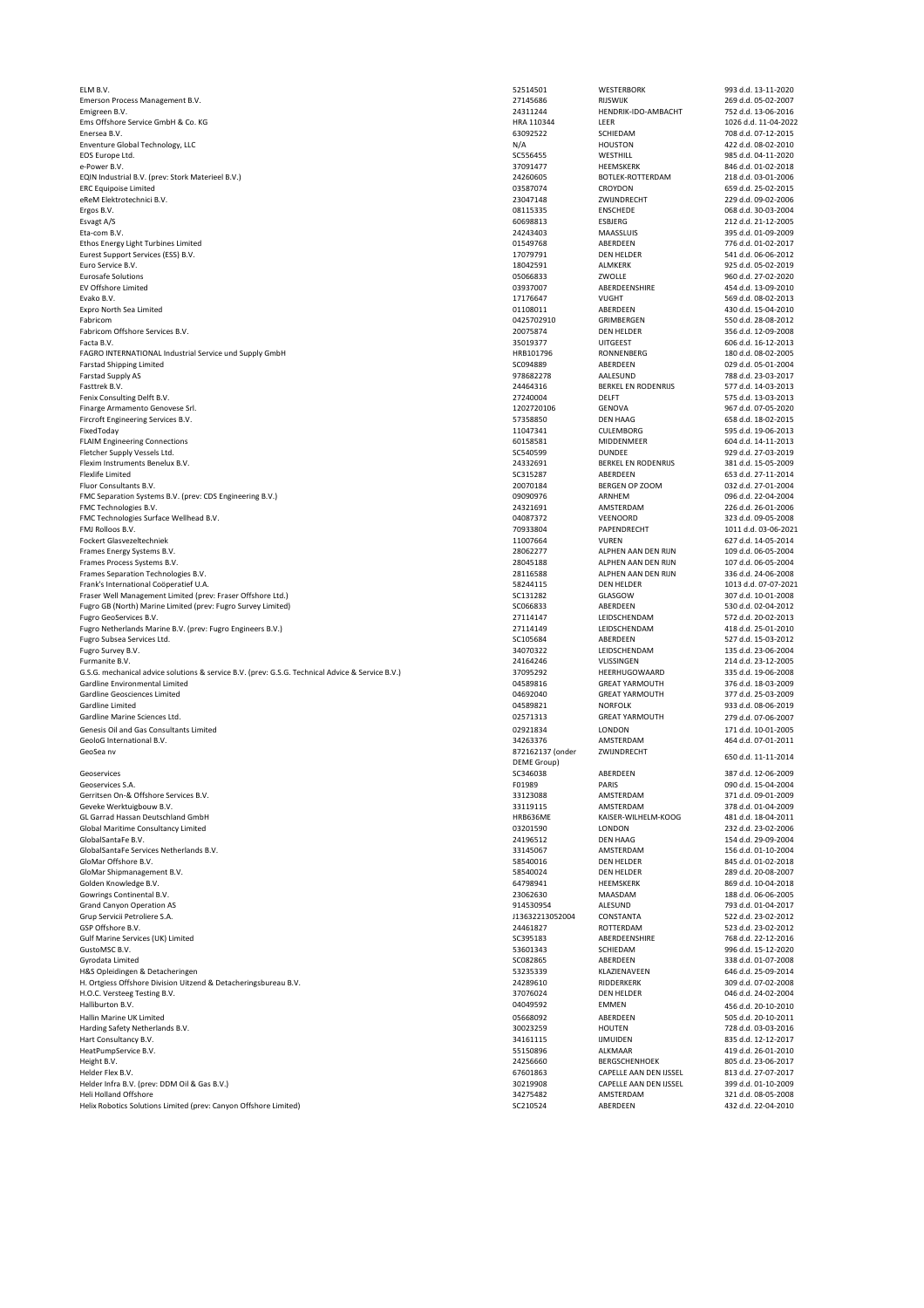| Helix Well Ops (UK) Limited (prev: Well Ops (UK) Limited                                       | SC231293             | ABERDEEN                             | 036 d.d. 10-02-2004                        |
|------------------------------------------------------------------------------------------------|----------------------|--------------------------------------|--------------------------------------------|
| <b>Highland Oilfield Services Group</b>                                                        | SC236007             | ABERDEEN                             | 992 d.d. 12-11-2020                        |
| HMB Uitzendorganisatie B.V.                                                                    | 08158765             | HAARLEM                              | 964 d.d. 10-03-2020                        |
| H.M.S. Machines B.V.                                                                           | 24288007             | <b>GOUDA</b>                         | 1027 d.d. 12-04-2022                       |
| Hobré Instruments B.V.                                                                         | 36008213             | PURMEREND                            | 853 d.d. 19-04-2018                        |
| Hoerbiger Benelux B.V.                                                                         | 14025151<br>18074509 | <b>HEERLEN</b><br><b>OOSTERHOUT</b>  | 161 d.d. 27-10-2004<br>656 d.d. 06-01-2015 |
| Hoff Heating Systems B.V. (H.H.S.)<br>Holland Diesel Maassluis B.V. (HDM)                      | 24240548             | <b>MAASSLUIS</b>                     | 1021 d.d. 21-02-2022                       |
| Holland Safety B.V. (prev: Holland Stores Safety & Fire Control B.V.)                          | 37066343             | <b>DEN HELDER</b>                    | 060 d.d. 19-03-2004                        |
| Hollandia B.V.                                                                                 | 24430456             | <b>KRIMPEN AAN DEN IJSSEL</b>        | 375 d.d. 05-03-2009                        |
| Honeywell B.V.                                                                                 | 33044803             | <b>SCHIPHOL</b>                      | 138 d.d. 24-06-2004                        |
| Honeywell Thermal Solutions B.V. (prev: Eclipse Combustion B.V.)                               | 29014719             | <b>GOUDA</b>                         | 639 d.d. 11-09-2014                        |
| <b>Houwers Groep</b>                                                                           | 28062244             | GELDERMALSEN                         | 905 d.d. 26-07-2018                        |
| HSM B.V. (prev: HSM Steel Structures B.V.)                                                     | 24369231             | SCHIEDAM                             | 023 d.d. 06-01-2005                        |
| H-Tech                                                                                         | 37084199             | <b>FRANEKER</b>                      | 677 d.d. 17-06-2015                        |
| Hunting Energy Services B.V. (prev: Hunting Oilfield Services B.V.)                            | 34054576             | <b>VELSEN-NOORD</b>                  | 147 d.d. 13-08-2004                        |
| <b>Hussem Consultancy</b>                                                                      | 28056690             | <b>UITHOORN</b>                      | 588 d.d. 22-04-2013                        |
| Hydrasun Instrumentation B.V.                                                                  | 24191037             | ROTTERDAM                            | 585 d.d. 10-04-2013                        |
| <b>Hydratight Limited</b>                                                                      | 03069889             | NORTHUMBERLAND                       | 769 d.d. 17-01-2017                        |
| HydrauFlush International B.V.                                                                 | 34347324             | <b>WORMERVEER</b>                    | 753 d.d. 27-06-2016                        |
| HydrauRent B.V.                                                                                | 22060350             | <b>SCHOONDIJKE</b>                   | 521 d.d. 24-01-2012                        |
| Hydrauvision B.V.                                                                              | 22045044             | SCHOONDIJKE                          | 518 d.d. 24-01-2012                        |
| ICT Netherlands B.V.                                                                           | 24254385             | <b>BARENDRECHT</b>                   | 406 d.d. 01-01-2020                        |
| ID Oil Tools B.V.                                                                              | 75038978             | OUDKARSPEL                           | 603 d.d. 12-11-2013                        |
| <b>IHC IQIP</b>                                                                                | 23038500             | <b>SLIEDRECHT</b>                    | 743 d.d. 02-05-2016                        |
| IJmond Klimaatservice B.V.                                                                     | 34158050             | <b>IJMUIDEN</b>                      | 256 d.d. 06-10-2006                        |
| IMT B.V.                                                                                       | 11020212             | <b>CULEMBORG</b>                     | 747 d.d. 09-05-2016                        |
| InAxtion B.V.                                                                                  | 24295300             | <b>DORDRECHT</b>                     | 413 d.d. 15-01-2010                        |
| Infobond Limited                                                                               | 02838755             | <b>GREAT YARMOUTH</b>                | 1016 d.d. 07-10-2021                       |
| Infobond B.V.                                                                                  | 83296387             | <b>MIDDENMEER</b>                    | 1017 d.d. 07-10-2021                       |
| Infrarent B.V.                                                                                 | 24301467             | <b>GOUDA</b>                         | 1028 d.d. 12-04-2022                       |
| Ingenieursbureau BT Geoconsult B.V.                                                            | 23087854             | <b>DEN HAAG</b>                      | 130 d.d. 09-06-2004                        |
| Ingenieursbureau Coenradie B.V.                                                                | 17068101             | <b>OIRSCHOT</b>                      | 548 d.d. 13-08-2012                        |
| Innospection Ltd.                                                                              | 03819359             | ABERDEEN                             | 675 d.d. 04-06-2015                        |
| Innovare B.V.                                                                                  | 39057811             | <b>ALMERE</b>                        | 654 d.d. 03-12-2014                        |
| Inspection Verification Bureau Ltd (IVB)                                                       | 07404543<br>01082107 | <b>NORFOLK</b><br><b>DRACHTEN</b>    | 941 d.d. 01-09-2016<br>086 d.d. 14-04-2004 |
| Instituut voor Technische Vakexamens B.V. (prev: Van der Heide Computer Facility Control B.V.) |                      |                                      |                                            |
| Instituut voor Veiligheid en Milieu B.V.                                                       | 04036987             | <b>COEVORDEN</b>                     | 072 d.d. 01-04-2004                        |
| INTECSEA B.V. (prev: INTEC Engineering B.V.)                                                   | 27177463<br>23034672 | <b>DEN HAAG</b><br>RIDDERKERK        | 146 d.d. 11-08-2004<br>213 d.d. 23-12-2005 |
| InterDam Special Projects B.V. (prev: ZNS Van Dam Geveltechniek B.V.<br>Interfurn B.V.         | 02322177             | <b>WINSCHOTEN</b>                    | 066 d.d. 30-03-2004                        |
| Intero Integrity Services B.V. (prev: A. Hak Industrial Services)                              | 30128245             | <b>HOOGEVEEN</b>                     | 806 d.d. 04-07-2017                        |
| Intersafe Netherlands B.V. (prev: Intersafe Groeneveld B.V.)                                   | 23019792             | <b>DORDRECHT</b>                     | 058 d.d. 16-03-2004                        |
| Intertec Instrumentation B.V.                                                                  | 09072013             | <b>ULFT</b>                          | 648 d.d. 10-10-2014                        |
| Interwell Norway AS                                                                            | 980404048            | HAFRSFJORD                           | 939 d.d. 12-08-2019                        |
| Inventheon B.V.                                                                                | 34190360             | <b>VELSERBROEK</b>                   | 173 d.d. 13-01-2005                        |
| InWaTec Combined B.V.                                                                          | 78014360             | <b>EMMEN</b>                         | 977 d.d. 07-09-2020                        |
| IPS powerful people                                                                            | 28070523             | CAPPELLE AAN DEN IJSSEL              | 591 d.d. 24-05-2013                        |
| <b>IPT Global</b>                                                                              | N/A                  | <b>HOUSTON</b>                       | 910 d.d. 19-09-2018                        |
| ISES Technical Services Limited (prev: ISIS Technical Services Limited)                        | SC339703             | ABERDEEN                             | 800 d.d. 28-03-2017                        |
| <b>ISKES Towage &amp; Salvage</b>                                                              | 34014029             | <b>IJMUIDEN</b>                      | 949 d.d. 12-11-2019                        |
| Island Offshore Management AS                                                                  | 984285310            | <b>ULSTEINVIK</b>                    | 670 d.d. 13-05-2015                        |
| Island Offshore Management AS - Island Endeavor                                                | 984285310            | <b>ULSTEINVIK</b>                    | 305 d.d. 08-01-2008                        |
| Island Offshore V111 KS - Island Spirit                                                        | 987156805            | <b>ULSTEINVIK</b>                    | 235 d.d. 27-02-2006                        |
| Isolatie Combinatie Beverwijk B.V.                                                             | 34058013             | <b>BEVERWIJK</b>                     | 328 d.d. 30-05-2008                        |
| iSurvey Offshore Ltd.                                                                          | SC455367             | ABERDEENSHIRE                        | 961 d.d. 02-03-2020                        |
| ITS Netherlands B.V.                                                                           | 50122339             | <b>DEN HELDER</b>                    | 665 d.d. 28-04-2015                        |
| Iv-Consult B.V.                                                                                | 23031122             | PAPENDRECHT                          | 911 d.d. 12-10-2018                        |
| Iv-Oil & Gas B.V.                                                                              | 28045242             | PAPENDRECHT                          | 126 d.d. 04-06-2004                        |
| J.H. Oosterbeek Milieu en Asbest B.V.                                                          | 37111509             | <b>DEN HELDER</b>                    | 207 d.d. 18-11-2005                        |
| <b>JAB HQ</b>                                                                                  | SC220777             | <b>DOUNE</b>                         | 893 d.d. 07-06-2018                        |
| James Fisher Offshore Limited                                                                  | SC103667             | ABERDEENSHIRE                        | 801 d.d. 28-03-2017                        |
| Jan De Nul N.V.                                                                                | 0406041406           | HOFSTADE-AALST                       | 624 d.d. 07-05-2014                        |
| Jee Limited                                                                                    | 03579143             | <b>TONBRIDGE</b>                     | 257 d.d. 11-10-2006                        |
| Jenz Engineering B.V.                                                                          | 57260117             | <b>GELEEN</b>                        | 640 d.d. 04-09-2014                        |
| <b>JMJ Associates Limited</b>                                                                  | 02871043             | <b>LONDEN</b>                        | 697 d.d. 24-08-2015                        |
| Jontech B.V.<br>Jorin Limited                                                                  | 32143354<br>03601205 | LELYSTAD<br><b>WHETSTONE</b>         | 417 d.d. 04-02-2010<br>293 d.d. 10-09-2007 |
|                                                                                                | 85558176             | MIDDENBEEMSTER                       | 1023 d.d. 21-03-2022                       |
| JS Energy Well Services B.V.<br>Kalsbeek B.V.                                                  | 56167733             | <b>TYNAARLO</b>                      | 330 d.d. 06-06-2008                        |
| Kampen Valve Care B.V.                                                                         | 02326608             | <b>HOOGEZAND</b>                     | 098 d.d. 23-04-2004                        |
| KCA DEUTAG Nederland B.V.                                                                      | 34162211             | <b>HENGELO</b>                       | 121 d.d. 01-06-2004                        |
| KCI the engineers B.V.                                                                         | 24167697             | SCHIEDAM                             | 187 d.d. 09-05-2005                        |
| Kenbri Fire Fighting B.V.                                                                      | 24308115             | <b>DEN HELDER</b>                    | 838 d.d. 22-01-2018                        |
| Kenz Crane Services B.V.                                                                       | 35017286             | ZAANDAM                              | 796 d.d. 05-04-2017                        |
| Kenz Cranes B.V.                                                                               | 35009215             | ZAANDAM                              | 191 d.d. 09-06-2005                        |
| KH Engineering B.V.                                                                            | 24352575             | SCHIEDAM                             | 678 d.d. 19-06-2015                        |
| Kimman Process Solutions B.V.                                                                  | 24265707             | <b>RHOON</b>                         | 459 d.d. 08-11-2010                        |
| Konstruktiebedrijf Hercules B.V.                                                               | 33166700             | <b>UITHOORN</b>                      | 580 d.d. 19-03-2013                        |
| Kotug Europe B.V.                                                                              | 24180558             | ROTTERDAM                            | 463 d.d. 04-01-2011                        |
| KPN B.V.                                                                                       | 27124701             | <b>DEN HAAG</b>                      | 101 d.d. 28-04-2004                        |
| <b>KTN AS</b>                                                                                  | 979467311            | <b>BERGEN</b>                        | 712 d.d. 05-01-2016                        |
| L. Kielstra Kraanverhuur B.V.                                                                  | 01182691             | HEERENVEEN                           | 064 d.d. 30-03-2004                        |
| Laco Handelsonderneming B.V.                                                                   | 35014625             | ZAANDAM                              | 217 d.d. 02-01-2006                        |
| LBP Sight B.V.                                                                                 | 30073990             | NIEUWEGEIN                           | 689 d.d. 09-07-2015                        |
| Liberty Drilling Equipment B.V.                                                                | 34359622             | <b>BEVERWIJK</b>                     | 452 d.d. 06-09-2010                        |
| Litecad B.V.                                                                                   | 04070505             | <b>HOOGEVEEN</b>                     | 739 d.d. 14-04-2016                        |
| Live Media bvba                                                                                | 423044516            | <b>BRUSSEL</b>                       | 679 d.d. 30-06-2015                        |
| Lloyd's Register EMEA                                                                          | IP29592R             | ABERDEEN                             | 785 d.d. 02-03-2017                        |
| Lloyd's Register Nederland B.V.                                                                | 24247948             | ROTTERDAM                            | 053 d.d. 09-03-2004                        |
| London Offshore Consultants Ltd.                                                               | 01415347             | <b>LONDEN</b>                        | 137 d.d. 23-06-2004                        |
| Lowland Marine & Offshore                                                                      | 34214161             | NIEUW-VENNEP                         | 471 d.d. 14-03-2011                        |
| LP Drilling srl                                                                                | 1294260334           | CORTEMAGGIORE                        | 558 d.d. 16-11-2012                        |
| Lubbers @work B.V. (prev: Lubbers Resources B.V.)                                              | 01146635<br>04080063 | SCHOONEBEEK<br>SCHOONEBEEK           | 657 d.d. 07-01-2015<br>511 d.d. 15-12-2011 |
| Lubbers Logistics B.V.<br>M Restart B.V.                                                       |                      |                                      |                                            |
|                                                                                                |                      |                                      |                                            |
|                                                                                                | 24332667             | ROTTERDAM                            | 916 d.d. 09-01-2019                        |
| m.s. SeaZip 3 Scheepvaartbedrijf C.V.<br>m.s. SeaZip 4 Scheepvaartbedrijf C.V.                 | 61746207<br>61746320 | <b>HARLINGEN</b><br><b>HARLINGEN</b> | 863 d.d. 01-04-2018<br>864 d.d. 01-04-2018 |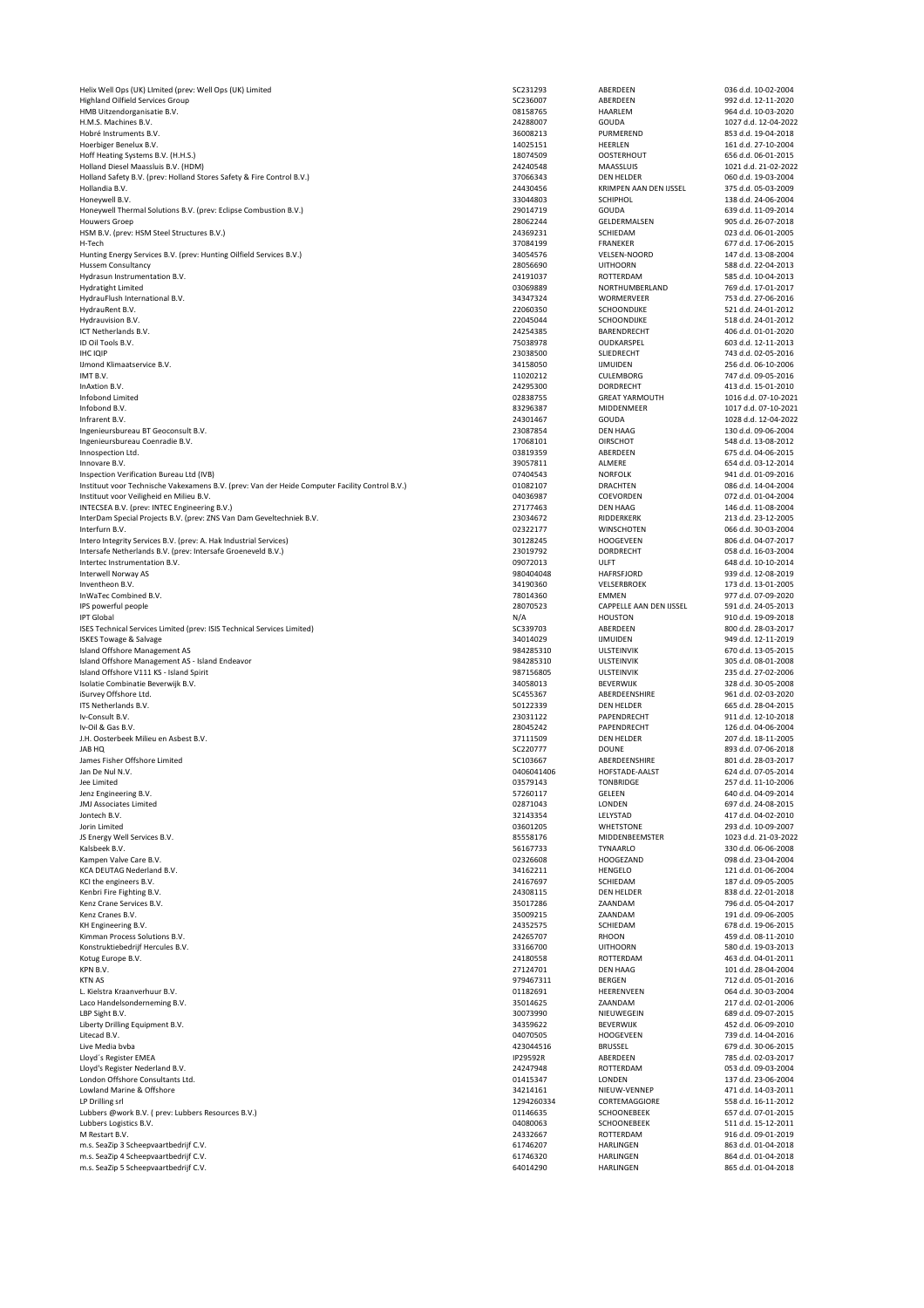| m.s. SeaZip 6 Scheepvaartbedrijf C.V.                                      | 64016897     | <b>HARLINGEN</b>          | 866 d.d. 01-04-2018  |
|----------------------------------------------------------------------------|--------------|---------------------------|----------------------|
| M.V. Power Express                                                         | 37060260     | <b>DEN HELDER</b>         | 546 d.d. 28-02-2012  |
| Maandag Interim Professionals B.V. (prev: Maandag Interim Talent B.V.)     | 37098483     | AMSTERDAM                 | 524 d.d. 25-02-2012  |
| Madison Parker International B.V.                                          | 27247337     | <b>VOORBURG</b>           | 1014 d.d. 15-09-2021 |
| <b>Maersk Company Limited</b>                                              | 00493147     | <b>LONDON</b>             | 208 d.d. 05-12-2005  |
| Maersk Drilling - A.P. Moller - Maersk A/S                                 | 22756214     | COPENHAGEN                | 531 d.d. 03-04-2012  |
|                                                                            |              |                           |                      |
| Maersk Drilling Netherlands B.V.                                           | 75295563     | SCHIPHOL-RIJK             | 982 d.d. 03-11-2020  |
| Maersk H2S Safety Services A/S                                             | 29193487     | <b>ESJBERG</b>            | 991 d.d. 11-11-2020  |
| Magion Industrial Software Solutions B.V.                                  | 34078865     | <b>DEN HAAG</b>           | 858 d.d. 10-03-2018  |
| Magnetrol International N.V.                                               | 411639987    | ZELE                      | 069 d.d. 20-10-2004  |
| Mammoet Europe B.V.                                                        | 33275222     | SCHIEDAM                  | 300 d.d. 28-11-2007  |
| Mammoet Nederland B.V.                                                     | 20007052     | SCHIEDAM                  | 299 d.d. 28-11-2007  |
| Mansource B.V.                                                             | 68813090     | <b>DEN HAAG</b>           | 809 d.d. 02-10-2017  |
|                                                                            |              |                           |                      |
| <b>MARIN</b>                                                               | 09051790     | WAGENINGEN                | 803 d.d. 07-06-2017  |
| Marine Offshore Designers (1987) Ltd.                                      | 02119542     | <b>GREAT YARMOUTH</b>     | 705 d.d. 11-11-2015  |
| Maritime Construction Services B.V.                                        | 63385031     | AMSTERDAM                 | 1004 d.d. 22-02-2021 |
| <b>Maron Metals</b>                                                        | 58085602     | <b>OPMEER</b>             | 613 d.d. 25-02-2014  |
| Martens en van Oord Aannemingsbedrijf B.V.                                 | 20050564     | <b>OOSTERHOUT</b>         | 590 d.d. 02-05-2013  |
| Medtronic B.V.                                                             | 14023267     | <b>HEERLEN</b>            | 105 d.d. 04-05-2004  |
| Meereboer Verhuurmaatschappij B.V.                                         | 37035768     | <b>BROEK OP LANGEDIJK</b> | 609 d.d. 06-01-2014  |
| Mercon Steel Structures B.V.                                               | 23039342     | <b>GORINCHEM</b>          | 006 d.d. 27-10-2003  |
|                                                                            |              |                           |                      |
| Merford Noise Control B.V.                                                 | 23041114     | <b>GORINCHEM</b>          | 252 d.d. 07-09-2006  |
| Metagro B.V.                                                               | 23084892     | SCHELLUINEN               | 701 d.d. 17-09-2015  |
| Microtechniek                                                              | 34058999     | <b>BEVERWIJK</b>          | 390 d.d. 30-06-2009  |
| Middle Point B.V.                                                          | 51745399     | AMSTERDAM                 | 790 d.d. 23-03-2017  |
| Miele Nederland B.V.                                                       | 23040938     | <b>VIANEN</b>             | 195 d.d. 02-08-2005  |
| <b>MME Group</b>                                                           | 63621088     | RIDDERKERK                | 762 d.d. 13-09-2016  |
| <b>MMT Sweden AB</b>                                                       | 556679-4706  | <b>VASTRA FROLUNDA</b>    | 636 d.d. 27-06-2014  |
|                                                                            |              |                           |                      |
| Mocean Offshore B.V.                                                       | 58143998     | AMSTERDAM                 | 833 d.d. 02-01-2018  |
| Mokveld Valves B.V.                                                        | 29010376     | <b>GOUDA</b>              | 571 d.d. 14-02-2013  |
| Monarch Nederland B.V.                                                     | 33148968     | <b>DIEMEN</b>             | 617 d.d. 12-03-2014  |
| Mr. James Offshore Staffing NL                                             | 61413658     | ZWIJNDRECHT               | 709 d.d. 10-12-2015  |
| <b>MRB Techniek</b>                                                        | 37142362     | OUDKARSPEL                | 789 d.d. 23-03-2017  |
| MR Marine Group B.V. (prev: Mr-Elevator Netherlands)                       | 27295746     | ROTTERDAM                 | 402 d.d. 13-10-2009  |
| MultiMetaal Maintenance B.V.                                               | 52839001     | <b>DEN HELDER</b>         | 965 d.d. 11-03-2020  |
|                                                                            |              |                           |                      |
| Multimetaal Offshore B.V.                                                  | 37055096     | <b>DEN HELDER</b>         | 202 d.d. 26-08-2005  |
| Multraship Ocean Towage B.V.                                               | 22057648     | TERNEUZEN                 | 951 d.d. 12-11-2019  |
| Multratug 3 C.V.                                                           | 51505703     | <b>TERNEUZEN</b>          | 950 d.d. 12-11-2019  |
| <b>Mwaves Limited</b>                                                      | 05397719     | <b>BOURNE END</b>         | 426 d.d. 30-03-2010  |
| Nacap B.V.                                                                 | 04037527     | <b>USQUERT</b>            | 506 d.d. 15-11-2011  |
| <b>NAMI Constructions B.V.</b>                                             | 24377579     | RIDDERKERK                | 317 d.d. 17-04-2008  |
|                                                                            |              |                           |                      |
| National Oilwell Varco UK Limited                                          | 00873028     | ABERDEEN                  | 339 d.d. 03-07-2008  |
| Navibay Shipping Company Ltd.                                              | HE115313     | <b>LIMASSOL</b>           | 999 d.d. 04-01-2021  |
| NES Global Talent Limited                                                  | 08240307     | ALTRINCHAM                | 746 d.d. 09-05-2016  |
| Newell B.V.                                                                | 66765641     | LEMMER                    | 832 d.d. 18-01-2018  |
| <b>Nijhuis Services</b>                                                    | 08011648     | <b>BEVERWIJK</b>          | 411 d.d. 12-01-2010  |
| <b>NMC Energy</b>                                                          | 74497987     | ROTTERDAM                 | 971 d.d. 07-08-2020  |
|                                                                            |              |                           |                      |
|                                                                            |              |                           |                      |
| Noble Drilling Warehouse (prev: Paragon Offshore (Nederland) B.V.)         | 24159026     | <b>BEVERWIJK</b>          | 940 d.d. 30-08-2019  |
| NonStop Consulting AG (prev. NonStop Recruitment Schweiz AG)               | CHE230655520 | ZUG                       | 900 d.d. 20-06-2018  |
| Noord Hollandse Motoren Revisie B.V.                                       | 37118250     | WINKEL                    | 414 d.d. 18-01-2010  |
| Noordzee Helikopters Vlaanderen                                            | 460718920    | <b>OOSTENDE</b>           | 552 d.d. 28-08-2012  |
|                                                                            | 63526916     | <b>SVENDBORG</b>          | 496 d.d. 06-09-2011  |
| Nordane Shipping A/S                                                       |              |                           |                      |
| Nordrep Ship Repair                                                        | 30719107     | <b>HIRTSHALS</b>          | 984 d.d. 04-11-2020  |
| Nova People AS (prev: Nova Subsea AS)                                      | 937873190    | <b>NOTTEROY</b>           | 276 d.d. 22-05-2007  |
| Nova People Ltd. (prev: Nova Subsea Ltd.)                                  | 03867011     | <b>NORWICH</b>            | 277 d.d. 22-05-2007  |
| NR Cooling Services B.V.                                                   | 63781972     | RIDDERKERK                | 693 d.d. 09-09-2015  |
| <b>NRG Holdings Limited</b>                                                | SC321495     | ABERDEEN                  | 545 d.d. 29-06-2012  |
| NRG Well Examination Ltd. (prev: NRG Well Examination & Management System) | SC184427     | ABERDEEN                  | 494 d.d. 02-07-2011  |
| N-Sea Offshore B.V.                                                        | 22036379     | <b>DORDRECHT</b>          | 501 d.d. 10-10-2011  |
|                                                                            |              |                           |                      |
| N-Sea Survey B.V.                                                          | 22065903     | <b>DORDRECHT</b>          | 479 d.d. 06-10-2011  |
| N-Shore Diving B.V.                                                        | 22033626     | <b>DORDRECHT</b>          | 480 d.d. 06-10-2011  |
| Nuclear Research and consultancy Group                                     | 37082135     | <b>PETTEN</b>             | 128 d.d. 07-06-2004  |
| O.S.M. International Services B.V.                                         | 11056353     | <b>STRIJEN</b>            | 223 d.d. 24-01-2006  |
| OAC Group B.V.                                                             | 24248491     | ROTTERDAM                 | 254 d.d. 27-09-2006  |
| OceanXpress B.V.                                                           | 85349534     | <b>DELFT</b>              | 1029 d.d. 28-04-2022 |
| Oceaneering International Services Limited                                 | 01023217     | ABERDEEN                  | 706 d.d. 18-11-2015  |
| Oceaneering Services B.V.                                                  | 84853646     | <b>UTRECHT</b>            | 1025 d.d. 07-04-2022 |
| Oceanwide Offshore Services B.V.                                           | 24185517     | <b>DEN HELDER</b>         | 152 d.d. 20-09-2004  |
|                                                                            |              |                           |                      |
| Oceanwide Personnel Services B.V.                                          | 68552866     | VLISSINGEN                | 968 d.d. 13-05-2020  |
| Odfjell Drilling (UK) Ltd.                                                 | SC232018     | ABERDEEN                  | 263 d.d. 09-11-2006  |
| Odfjell Well Services Europe AS                                            | 983793347    | <b>TANANGER</b>           | 409 d.d. 14-12-2009  |
| ODS Metering Systems B.V.                                                  | 61950238     | <b>BARENDRECHT</b>        | 420 d.d. 04-02-2010  |
| Offshore Bird Control Solutions B.V.                                       | 56565666     | <b>DELFT</b>              | 868 d.d. 01-03-2018  |
| Offshore Design Engineering Ltd.                                           | 01522642     | <b>LONDON</b>             | 1012 d.d. 21-06-2021 |
| Offshore Independents Services B.V.                                        | 55131158     | ROTTERDAM                 | 1019 d.d. 02-11-2021 |
|                                                                            | 11061834     | <b>BUURMALSEN</b>         | 260 d.d. 18-10-2006  |
| <b>Offshore Management Consulting</b>                                      |              |                           |                      |
| Offshore Marine Contractors B.V.                                           | 27140362     | STEENWIJK                 | 016 d.d. 06-11-2003  |
| <b>Offshore Maritime Consultancy</b>                                       | 70799083     | <b>KERKRADE</b>           | 926 d.d. 12-03-2019  |
| OGP Resources B.V.                                                         | 59091983     | <b>DEN HELDER</b>         | 757 d.d. 27-07-2016  |
| OIL STATES BARROW, a division of Oil States Industries (UK) Ltd            | SC163254     | ABERDEEN                  | 742 d.d. 26-04-2016  |
| Oilfield Data Services Inc.                                                | N/A          | <b>HOUSTON</b>            | 312 d.d. 06-03-2008  |
| <b>OLEOCHEM Project Management</b>                                         | SC276398     | ABERDEEN                  | 970 d.d. 16-07-2020  |
| <b>Olympic Nor AS</b>                                                      | 991429476    | <b>FOSNAVAG</b>           | 284 d.d. 26-06-207   |
|                                                                            |              |                           |                      |
| OneSubsea GmbH                                                             | HRB100653    | <b>CELLE</b>              | 857 d.d. 25-03-2018  |
| OneSubsea UK Limited                                                       | 00400176     | <b>LEEDS</b>              | 668 d.d. 13-05-2015  |
| Onstream European Consultancy B.V.                                         | 24343667     | <b>DEN HELDER</b>         | 457 d.d. 20-10-2010  |
| Onstream International B.V. (prev: ASC International B.V.)                 | 27143762     | <b>DEN HELDER</b>         | 244 d.d. 24-04-2006  |
| Onstream Project Services B.V.                                             | 24157526     | <b>DEN HELDER</b>         | 169 d.d. 20-12-2004  |
| OOS Energy B.V.                                                            | 68571550     | <b>SEROOSKERKE</b>        | 890 d.d. 17-05-2018  |
| OPRA Turbines B.V.                                                         | 06066590     | <b>HENGELO</b>            | 683 d.d. 26-06-2015  |
|                                                                            |              |                           |                      |
| Orga B.V.                                                                  | 24230253     | SCHIEDAM                  | 233 d.d. 24-02-2006  |
| OSP International B.V.                                                     | 67726488     | <b>RIJEN</b>              | 827 d.d. 14-09-2017  |
| Ostensjo Rederi AS                                                         | 980844072    | HAUGESUND                 | 441 d.d. 06-07-2010  |
| Overdie Ferro B.V.                                                         | 37110466     | ZAANDAM                   | 649 d.d. 03-11-2014  |
| P.C. Jansen Marine & Offshore Trading                                      | 54685249     | LEEK                      | 906 d.d. 07-08-2018  |
| P.E.B. Services B.V.                                                       | 27173186     | ZOETERMEER                | 204 d.d. 02-11-2005  |
| Paint-Inspector.Com s.r.o.                                                 | 29378095     | <b>BRNO</b>               | 839 d.d. 25-01-2018  |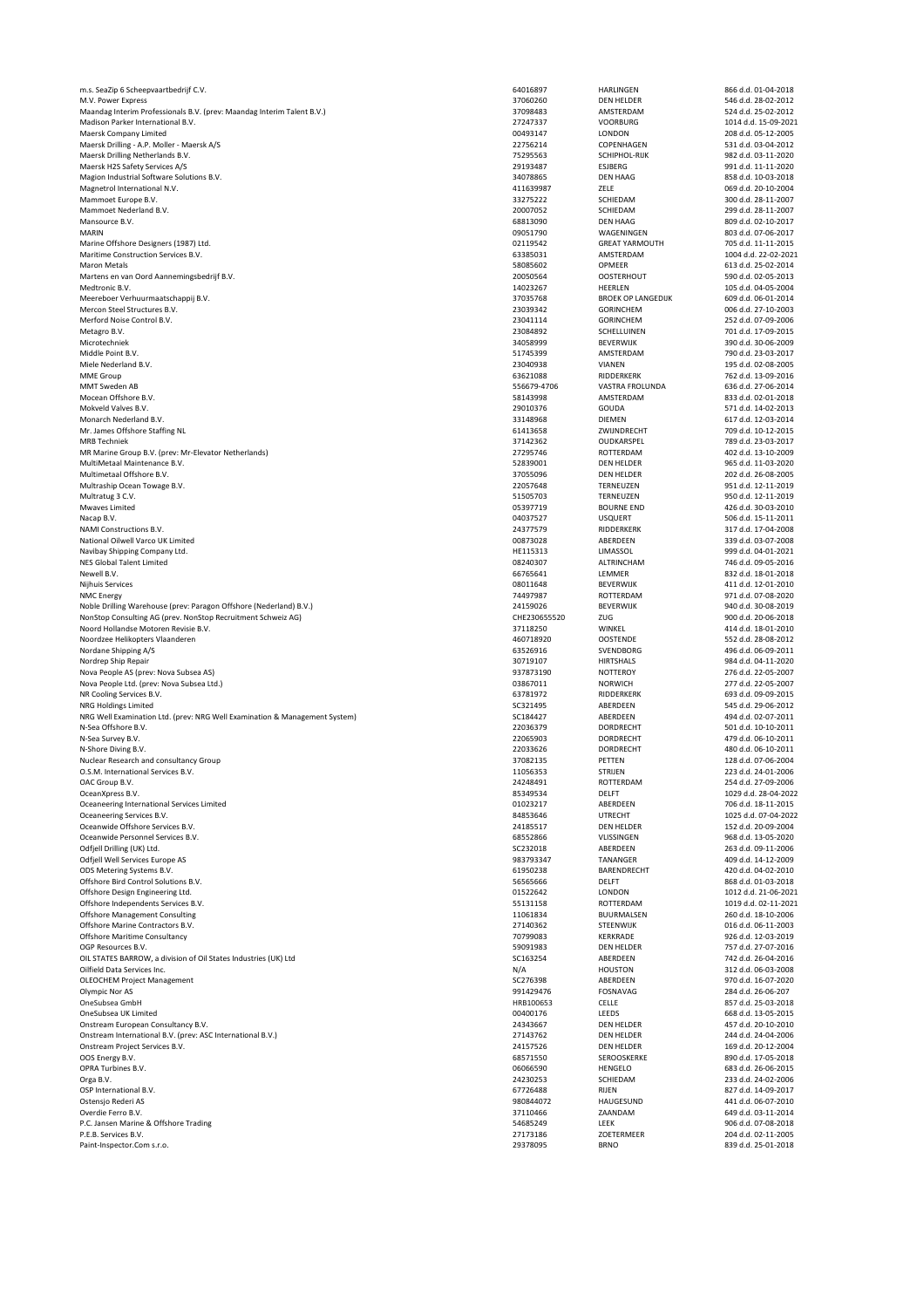| PanTerra Geoconsultants B.V.                                                              |                      |                               | 855 d.d. 06-04-201                       |
|-------------------------------------------------------------------------------------------|----------------------|-------------------------------|------------------------------------------|
|                                                                                           | 28047512             | <b>LEIDERDORP</b>             |                                          |
| Pat-Krüger Systems B.V.                                                                   | 17166284             | 'S-HERTOGENBOSCH              | 593 d.d. 18-06-201                       |
| Patriot International B.V.                                                                | 24361524             | <b>DORDRECHT</b>              | 264 d.d. 10-11-200                       |
| Pay for People                                                                            | 24329691             | ROTTERDAM                     | 620 d.d. 26-03-201                       |
|                                                                                           |                      |                               |                                          |
| PBC B.V.                                                                                  | 34365816             | BOTLEK-ROTTERDAM              | 485 d.d. 11-05-201                       |
| Peterson Chemicals B.V.                                                                   | 34060243             | <b>DEN HELDER</b>             | 353 d.d. 01-08-200                       |
| Peterson Den Helder (prev: Peterson Supplylink B.V.)                                      | 37060260             | <b>DEN HELDER</b>             | 028 d.d. 17-12-200.                      |
| Peterson Den Helder B.V.                                                                  | 37060260             | <b>DEN HELDER</b>             | 351 d.d. 01-08-200                       |
|                                                                                           |                      |                               |                                          |
| Peterson IJmuiden B.V.                                                                    | 34053883             | <b>IJMUIDEN</b>               | 354 d.d. 01-08-200                       |
| Peterson Supply B.V.                                                                      | 34047394             | DEN HELDER                    | 352 d.d. 01-08-200                       |
| Petrofac Norge B.V.                                                                       | 57112185             | LEIDEN                        | 1020 d.d. 24-11-20.                      |
|                                                                                           |                      |                               |                                          |
| Petro Controls Europe B.V.                                                                | 20055581             | <b>OOSTERHOUT</b>             | 052 d.d. 09-03-200                       |
| Petro Well Services AS                                                                    | 917403384            | ÅLESUND                       | 856 d.d. 10-03-201                       |
| PetroLog International B.V.                                                               | 33175277             | AMSTERDAM                     | 287 d.d. 13-07-200                       |
|                                                                                           |                      |                               |                                          |
| Petrotech, Inc.                                                                           | N/A                  | <b>NEW ORLEANS</b>            | 110 d.d. 10-05-200                       |
| Peutz B.V.                                                                                | 12028033             | ZOETERMEER                    | 553 d.d. 02-10-201.                      |
| Pipeline Assure Limited                                                                   | 07764170             | NORTHALLERTON                 | 684 d.d. 01-07-201                       |
| Pipeline Innovations Ltd.                                                                 | 06929684             | NORTHUMBERLAND                | 799 d.d. 18-04-201                       |
|                                                                                           |                      |                               |                                          |
| Pleuger Techniek B.V.                                                                     | 17046131             | <b>EINDHOVEN</b>              | 493 d.d. 12-07-201                       |
| Plexus Ocean Systems Limited                                                              | SC121368             | ABERDEEN                      | 700 d.d. 05-06-201                       |
| Polyrep B.V.                                                                              | 64252531             | <b>HELLEVOETSLUIS</b>         | 672 d.d. 28-05-201                       |
| Pon Power B.V.                                                                            | 23060463             | PAPENDRECHT                   |                                          |
|                                                                                           |                      |                               | 182 d.d. 16-02-200                       |
| Portosalvo Charter Party via Tidewater Marine UK Ltd (prev: Gulfmark UK Ltd.)             | 02541716             | <b>LONDON</b>                 | 830 d.d. 19-12-201                       |
| Prima Personeel                                                                           | 02058479             | <b>GRONINGEN</b>              | 434 d.d. 02-06-201                       |
| Primaned Projectadvies B.V.                                                               | 24288754             | CAPELLE AAN DEN IJSSEL        | 691 d.d. 11-08-201                       |
|                                                                                           |                      |                               |                                          |
| Progressive                                                                               | 24295090             | AMSTERDAM                     | 500 d.d. 15-09-201                       |
| Pronk Multiservice B.V.                                                                   | 33232047             | AMSTERDAM                     | 549 d.d. 27-08-201.                      |
| <b>Proserv UK Limited</b>                                                                 | SC122029             | ABERDEEN                      | 674 d.d. 04-06-201                       |
|                                                                                           |                      |                               |                                          |
| PRS International                                                                         | 60075120             | <b>SCHOONEBEEK</b>            | 740 d.d. 22-04-201                       |
| PSL Energy Services Limited                                                               | SC243706             | ABERDEEN                      | 150 d.d. 16-09-200                       |
| Pulse Structural Monitoring Ltd.                                                          | 07432819             | <b>WOKING</b>                 | 744 d.d. 02-05-201                       |
| Quanta EPC Limited                                                                        | 02299529             | CRAMLINGTON                   | 1006 d.d. 13-04-20.                      |
|                                                                                           |                      |                               |                                          |
| Quercus Technical Services B.V.                                                           | 01066635             | ZWOLLE                        | 734 d.d. 15-03-201                       |
| R.E.D. Systemen B.V.                                                                      | 28051759             | <b>BERKENWOUDE</b>            | 077 d.d. 05-04-200                       |
| Radiatco B.V.                                                                             | 30279126             | s-HEERENHOEK                  | 415 d.d. 19-01-201                       |
|                                                                                           |                      |                               |                                          |
| Radio Holland Netherlands B.V.                                                            | 24289885             | ROTTERDAM                     | 243 d.d. 06-04-200                       |
| RAE Energy UK Limited                                                                     | 08786388             | ABERDEEN                      | 736 d.d. 23-03-201                       |
| Randstad Nederland B.V.                                                                   | 33149482             | <b>DIEMEN</b>                 | 400 d.d. 05-10-200                       |
|                                                                                           |                      |                               |                                          |
| RAS Rohrleitungs- und Anlagenservice GmbH                                                 | HRB206165            | <b>MEPPEN</b>                 | 282 d.d. 22-06-200                       |
| Rederij Groen B.V.                                                                        | 27139634             | <b>DEN HAAG</b>               | 775 d.d. 31-01-201                       |
| Rederij T. Muller B.V.                                                                    | 23013827             | <b>DORDRECHT</b>              | 952 d.d. 12-11-2019                      |
| RedWave B.V.                                                                              | 34077097             | <b>BEVERWIJK</b>              | 002 d.d. 03-10-200.                      |
|                                                                                           |                      |                               |                                          |
| REM Ship AS - REM Mermaid                                                                 | 979128401            | ALESUND                       | 343 d.d. 11-07-200                       |
| Remerij Mechanical Parts & Maintenance                                                    | 04022911             | <b>SCHOONEBEEK</b>            | 644 d.d. 23-09-201                       |
| Remote Medical International UK Ltd.                                                      | 07590062             | <b>SOUTH SHIELDS</b>          | 980 d.d. 02-11-202                       |
|                                                                                           |                      |                               |                                          |
| Renewi Nederland B.V.                                                                     | 17089397             | <b>EINDHOVEN</b>              | 117 d.d. 27-05-200                       |
| REVER Brandbeveiliging B.V.                                                               | 24480311             | <b>KRIMPEN AAN DEN IJSSEL</b> | 704 d.d. 10-11-201                       |
| Reym B.V. - Amersfoort                                                                    | 31038541             | AMERSFOORT                    | 035 d.d. 07-01-200                       |
| RH Marine Netherlands B.V. (prev: Imtech Marine & Offshore B.V.)                          | 24193093             | SCHIEDAM                      | 148 d.d. 30-08-200                       |
|                                                                                           |                      |                               |                                          |
| RIVION B.V.                                                                               | 62396838             | <b>WOERDEN</b>                | 962 d.d. 11-03-202                       |
| Rope Access Nederland B.V.                                                                | 24367705             | ROTTERDAM                     | 280 d.d. 13-06-200                       |
| Rosen Europe B.V.                                                                         | 08089342             | OLDENZAAL                     | 033 d.d. 11-03-200                       |
|                                                                                           |                      |                               |                                          |
| Rossingh Drilling B.V.                                                                    | 04059054             | GASSELTE                      | 812 d.d. 27-07-201                       |
| Rotrex Winches Ltd.                                                                       | 01095234             | <b>ALFRETON</b>               | 416 d.d. 22-01-201                       |
| ROVOP Ltd.                                                                                | SC402747             | ABERDEEN                      | 914 d.d. 30-11-201                       |
| <b>Roxar Flow Measurement AS</b>                                                          | 978658679            | <b>STAVANGER</b>              | 267 d.d. 10-01-200                       |
|                                                                                           |                      |                               |                                          |
|                                                                                           | 24161143             | <b>DELFT</b>                  | 071 d.d. 01-04-200                       |
| RPS advies- en ingenieursbureau B.V.                                                      | 03014707             | <b>OXFORDSHIRE</b>            | 155 d.d. 29-09-200                       |
| RPS Energy Global Limited (prev: Ichron Limited)                                          |                      | <b>OXFORDSHIRE</b>            |                                          |
|                                                                                           |                      |                               |                                          |
| RPS Energy Ltd.                                                                           | 01465554             |                               | 716 d.d. 20-01-201                       |
| Rusch Offshore Services B.V. (prev: Rush Offshore Services B.V.)                          | 57252548             | MEDEMBLIK                     | 611 d.d. 31-01-201                       |
| S&L Energie-Projekte B.V.                                                                 | 55123368             | WAARDENBURG                   | 750 d.d. 26-05-201                       |
|                                                                                           | 08060878             | APELDOORN                     |                                          |
| Saab Technologies B.V.                                                                    |                      |                               | 694 d.d. 09-09-201                       |
| Safety Solutions Consultants B.V.                                                         | 27165800             | APELDOORN                     | 403 d.d. 10-11-200                       |
| Safeway B.V.                                                                              | 63153343             | <b>DORDRECHT</b>              | 1001 d.d. 07-01-20.                      |
| Saipem Limited                                                                            | 07195109             | <b>SURREY</b>                 | 512 d.d. 15-12-201                       |
| Saval B.V.                                                                                | 20062192             | <b>BREDA</b>                  | 221 d.d. 09-01-200                       |
|                                                                                           |                      |                               |                                          |
| Scaves B.V.                                                                               | 04058805             | <b>SCHOONEBEEK</b>            | 619 d.d. 12-03-201                       |
| Schlumberger Offshore Services Ltd. - Dutch branch                                        | 27182014             | <b>DEN HAAG</b>               | 737 d.d. 08-04-201                       |
| Schlumberger Oil and Gas TEchnologies B.V. (prev: M-I Drilling Fluids International B.V.) | 34073441             | HEERHUGOWAARD                 | 157 d.d. 18-10-200                       |
| Schneider Electric                                                                        | 34034429             | <b>HOOFDDORP</b>              | 465 d.d. 27-01-201                       |
|                                                                                           |                      |                               |                                          |
| Schneider Electric Systems Netherlands B.V. (prev: Invensys Systems N.V.)                 | 31014519             | <b>BAARN</b>                  | 007 d.d. 28-10-200.                      |
| Scientific Drilling Controls Ltd.                                                         | 01948245             | ABERDEEN                      | 820 d.d. 01-08-201                       |
|                                                                                           |                      |                               |                                          |
| Scotia Instrumentation Ltd.                                                               | SC074997             | ABERDEEN                      | 988 d.d. 06-11-202                       |
| SCS Training & Consultancy B.V.                                                           | 34203187             | SCHIPHOL-RIJK                 | 292 d.d. 07-09-200                       |
| SDU uitgevers                                                                             | 27193898             | <b>DEN HAAG</b>               | 607 d.d. 10-10-2013                      |
| Sea Alfa B.V.                                                                             | 20135300             | <b>MIDDELBURG</b>             | 444 d.d. 23-07-201                       |
|                                                                                           |                      |                               |                                          |
| Sea Bravo B.V.                                                                            | 20145245             | <b>MIDDELBURG</b>             | 445 d.d. 23-07-201                       |
| Sea Mar Shipping B.V.                                                                     | 37094846             | <b>DEN HELDER</b>             | 922 d.d. 01-03-2019                      |
| Seacontractors Brokerage B.V.                                                             | 22059147             | <b>MIDDELBURG</b>             | 443 d.d. 23-07-201                       |
|                                                                                           | 04325263             | <b>LONDON</b>                 |                                          |
| Seacor Marine (International) Ltd.                                                        |                      |                               | 042 d.d. 17-02-200                       |
| Seafox 1 B.V.                                                                             | 34289275             | <b>IJMUIDEN</b>               | 347 d.d. 23-07-200                       |
| Seafox 2 B.V.                                                                             | 34289277             | <b>IJMUIDEN</b>               | 314 d.d. 07-03-200                       |
| Seafox 4 B.V.                                                                             |                      | <b>IJMUIDEN</b>               |                                          |
|                                                                                           | 34289273             |                               | 348 d.d. 23-07-200                       |
| Seafox 7 B.V.                                                                             | 34302339             | <b>IJMUIDEN</b>               | 346 d.d. 23-07-200                       |
| Seafox Contractors B.V. (prev: Logis Nautiques B.V.)                                      | 34261691             | <b>IJMUIDEN</b>               | 273 d.d. 10-04-200                       |
| Seafox TLQ B.V.                                                                           | 34289274             | <b>IJMUIDEN</b>               | 315 d.d. 07-03-200                       |
|                                                                                           |                      |                               |                                          |
| Seajacks UK Ltd.                                                                          | 06106237             | <b>GREAT YARMOUTH</b>         | 956 d.d. 24-01-202                       |
| Sealand Projects Ltd.                                                                     | 06264092             | <b>GREAT YARMOUTH</b>         | 540 d.d. 08-06-201                       |
| Seal-Tite International                                                                   | 34517976K            | MADISONVILLE                  | 642 d.d. 22-07-201                       |
|                                                                                           |                      |                               |                                          |
| Seazip Offshore Service B.V.                                                              | 68314817             | <b>HARLINGEN</b>              | 860 d.d. 01-04-201                       |
| Selective Manpower Services Netherlands B.V.                                              | 34163251             | <b>OUDERKERK A/D AMSTEL</b>   | 404 d.d. 11-11-200                       |
| Selectum B.V.                                                                             | 27257999             | <b>DEN HAAG</b>               | 342 d.d. 03-07-200                       |
|                                                                                           |                      |                               |                                          |
| Semco Maritime A/S                                                                        | 25490762             | <b>ESBJERB</b>                | 994 d.d. 07-12-202                       |
| Semco Maritime Ltd.                                                                       | SC066717             | ABERDEEN                      | 995 d.d. 07-12-202                       |
| Serimax Limited<br>SEW Oil & Gas B.V.                                                     | SC073616<br>37125781 | <b>EVANTON ROSS-SHIRE</b>     | 784 d.d. 02-03-201<br>386 d.d. 10-06-200 |

|                                                                                           | 28047512             | LEIDERDORP                                             | 855 d.d. 06-04-2018                        |
|-------------------------------------------------------------------------------------------|----------------------|--------------------------------------------------------|--------------------------------------------|
| Pat-Krüger Systems B.V.                                                                   | 17166284             | 'S-HERTOGENBOSCH                                       | 593 d.d. 18-06-2013                        |
| Patriot International B.V.                                                                | 24361524             | <b>DORDRECHT</b>                                       | 264 d.d. 10-11-2004                        |
| Pay for People                                                                            | 24329691             | ROTTERDAM                                              | 620 d.d. 26-03-2014                        |
| PBC B.V.                                                                                  | 34365816             | BOTLEK-ROTTERDAM                                       | 485 d.d. 11-05-2011                        |
|                                                                                           |                      |                                                        |                                            |
| Peterson Chemicals B.V.                                                                   | 34060243             | <b>DEN HELDER</b>                                      | 353 d.d. 01-08-2008                        |
| Peterson Den Helder (prev: Peterson Supplylink B.V.)                                      | 37060260             | <b>DEN HELDER</b>                                      | 028 d.d. 17-12-2003                        |
| Peterson Den Helder B.V.                                                                  | 37060260             | <b>DEN HELDER</b>                                      | 351 d.d. 01-08-2008                        |
| Peterson IJmuiden B.V.                                                                    | 34053883             | <b>IJMUIDEN</b>                                        | 354 d.d. 01-08-2008                        |
| Peterson Supply B.V.                                                                      | 34047394             | <b>DEN HELDER</b>                                      | 352 d.d. 01-08-2008                        |
| Petrofac Norge B.V.                                                                       | 57112185             | LEIDEN                                                 | 1020 d.d. 24-11-2021                       |
|                                                                                           |                      |                                                        |                                            |
| Petro Controls Europe B.V.                                                                | 20055581             | <b>OOSTERHOUT</b>                                      | 052 d.d. 09-03-2004                        |
| Petro Well Services AS                                                                    | 917403384            | ÅLESUND                                                | 856 d.d. 10-03-2018                        |
| PetroLog International B.V.                                                               | 33175277             | AMSTERDAM                                              | 287 d.d. 13-07-2007                        |
| Petrotech, Inc.                                                                           | N/A                  | <b>NEW ORLEANS</b>                                     | 110 d.d. 10-05-2004                        |
| Peutz B.V.                                                                                | 12028033             | ZOETERMEER                                             | 553 d.d. 02-10-2012                        |
| Pipeline Assure Limited                                                                   | 07764170             | NORTHALLERTON                                          | 684 d.d. 01-07-2015                        |
|                                                                                           |                      |                                                        |                                            |
| Pipeline Innovations Ltd.                                                                 | 06929684             | NORTHUMBERLAND                                         | 799 d.d. 18-04-2017                        |
| Pleuger Techniek B. V.                                                                    | 17046131             | <b>EINDHOVEN</b>                                       | 493 d.d. 12-07-2011                        |
| Plexus Ocean Systems Limited                                                              | SC121368             | ABERDEEN                                               | 700 d.d. 05-06-2015                        |
| Polyrep B.V.                                                                              | 64252531             | <b>HELLEVOETSLUIS</b>                                  | 672 d.d. 28-05-2015                        |
| Pon Power B.V.                                                                            | 23060463             | PAPENDRECHT                                            | 182 d.d. 16-02-2005                        |
| Portosalvo Charter Party via Tidewater Marine UK Ltd (prev: Gulfmark UK Ltd.)             | 02541716             | <b>LONDON</b>                                          | 830 d.d. 19-12-2018                        |
|                                                                                           |                      |                                                        |                                            |
| Prima Personeel                                                                           | 02058479             | <b>GRONINGEN</b>                                       | 434 d.d. 02-06-2010                        |
| Primaned Projectadvies B.V.                                                               | 24288754             | <b>CAPELLE AAN DEN IJSSEL</b>                          | 691 d.d. 11-08-2015                        |
| Progressive                                                                               | 24295090             | AMSTERDAM                                              | 500 d.d. 15-09-2011                        |
| Pronk Multiservice B.V.                                                                   | 33232047             | AMSTERDAM                                              | 549 d.d. 27-08-2012                        |
| Proserv UK Limited                                                                        | SC122029             | ABERDEEN                                               | 674 d.d. 04-06-2015                        |
|                                                                                           |                      |                                                        |                                            |
| PRS International                                                                         | 60075120             | <b>SCHOONEBEEK</b>                                     | 740 d.d. 22-04-2016                        |
| PSL Energy Services Limited                                                               | SC243706             | ABERDEEN                                               | 150 d.d. 16-09-2004                        |
| Pulse Structural Monitoring Ltd.                                                          | 07432819             | <b>WOKING</b>                                          | 744 d.d. 02-05-2016                        |
| Quanta EPC Limited                                                                        | 02299529             | CRAMLINGTON                                            | 1006 d.d. 13-04-2021                       |
| Quercus Technical Services B.V.                                                           | 01066635             | ZWOLLE                                                 | 734 d.d. 15-03-2016                        |
| R.E.D. Systemen B.V.                                                                      | 28051759             | <b>BERKENWOUDE</b>                                     | 077 d.d. 05-04-2004                        |
|                                                                                           |                      |                                                        |                                            |
| Radiatco B.V.                                                                             | 30279126             | <b>S-HEERENHOEK</b>                                    | 415 d.d. 19-01-2010                        |
| Radio Holland Netherlands B.V.                                                            | 24289885             | ROTTERDAM                                              | 243 d.d. 06-04-2006                        |
| RAE Energy UK Limited                                                                     | 08786388             | ABERDEEN                                               | 736 d.d. 23-03-2016                        |
| Randstad Nederland B.V.                                                                   | 33149482             | <b>DIEMEN</b>                                          | 400 d.d. 05-10-2009                        |
|                                                                                           | HRB206165            | <b>MEPPEN</b>                                          | 282 d.d. 22-06-2007                        |
| RAS Rohrleitungs- und Anlagenservice GmbH                                                 |                      |                                                        |                                            |
| Rederij Groen B.V.                                                                        | 27139634             | <b>DEN HAAG</b>                                        | 775 d.d. 31-01-2017                        |
| Rederij T. Muller B.V.                                                                    | 23013827             | <b>DORDRECHT</b>                                       | 952 d.d. 12-11-2019                        |
| RedWave B.V.                                                                              | 34077097             | <b>BEVERWIJK</b>                                       | 002 d.d. 03-10-2003                        |
| REM Ship AS - REM Mermaid                                                                 | 979128401            | ALESUND                                                | 343 d.d. 11-07-2008                        |
| Remerij Mechanical Parts & Maintenance                                                    | 04022911             | <b>SCHOONEBEEK</b>                                     | 644 d.d. 23-09-2014                        |
|                                                                                           |                      |                                                        |                                            |
| Remote Medical International UK Ltd.                                                      | 07590062             | <b>SOUTH SHIELDS</b>                                   | 980 d.d. 02-11-2020                        |
| Renewi Nederland B.V.                                                                     | 17089397             | <b>EINDHOVEN</b>                                       | 117 d.d. 27-05-2004                        |
| REVER Brandbeveiliging B.V.                                                               | 24480311             | KRIMPEN AAN DEN IJSSEL                                 | 704 d.d. 10-11-2015                        |
| Reym B.V. - Amersfoort                                                                    | 31038541             | AMERSFOORT                                             | 035 d.d. 07-01-2004                        |
| RH Marine Netherlands B.V. (prev: Imtech Marine & Offshore B.V.)                          | 24193093             | SCHIEDAM                                               | 148 d.d. 30-08-2004                        |
| RIVION B.V.                                                                               | 62396838             | <b>WOERDEN</b>                                         | 962 d.d. 11-03-2020                        |
|                                                                                           |                      |                                                        |                                            |
| Rope Access Nederland B.V.                                                                | 24367705             | ROTTERDAM                                              | 280 d.d. 13-06-2007                        |
| Rosen Europe B.V.                                                                         | 08089342             | OLDENZAAL                                              | 033 d.d. 11-03-2004                        |
| Rossingh Drilling B.V.                                                                    | 04059054             | <b>GASSELTE</b>                                        | 812 d.d. 27-07-2017                        |
|                                                                                           |                      |                                                        |                                            |
| Rotrex Winches Ltd.                                                                       | 01095234             |                                                        |                                            |
|                                                                                           |                      | <b>ALFRETON</b>                                        | 416 d.d. 22-01-2010                        |
| ROVOP Ltd.                                                                                | SC402747             | ABERDEEN                                               | 914 d.d. 30-11-2018                        |
| <b>Roxar Flow Measurement AS</b>                                                          | 978658679            | <b>STAVANGER</b>                                       | 267 d.d. 10-01-2007                        |
| RPS advies- en ingenieursbureau B.V.                                                      | 24161143             | <b>DELFT</b>                                           | 071 d.d. 01-04-2004                        |
| RPS Energy Global Limited (prev: Ichron Limited)                                          | 03014707             | <b>OXFORDSHIRE</b>                                     | 155 d.d. 29-09-2004                        |
| RPS Energy Ltd.                                                                           | 01465554             | <b>OXFORDSHIRE</b>                                     | 716 d.d. 20-01-2016                        |
|                                                                                           |                      |                                                        |                                            |
| Rusch Offshore Services B.V. (prev: Rush Offshore Services B.V.)                          | 57252548             | MEDEMBLIK                                              | 611 d.d. 31-01-2014                        |
| S&L Energie-Projekte B.V.                                                                 | 55123368             | WAARDENBURG                                            | 750 d.d. 26-05-2016                        |
| Saab Technologies B.V.                                                                    | 08060878             | APELDOORN                                              | 694 d.d. 09-09-2015                        |
| Safety Solutions Consultants B.V.                                                         | 27165800             | APELDOORN                                              | 403 d.d. 10-11-2009                        |
| Safeway B.V.                                                                              | 63153343             | <b>DORDRECHT</b>                                       | 1001 d.d. 07-01-2021                       |
| Saipem Limited                                                                            | 07195109             | <b>SURREY</b>                                          | 512 d.d. 15-12-2011                        |
| Saval B.V.                                                                                | 20062192             | <b>BREDA</b>                                           | 221 d.d. 09-01-2006                        |
|                                                                                           |                      |                                                        |                                            |
| Scaves B.V.                                                                               | 04058805             | <b>SCHOONEBEEK</b>                                     | 619 d.d. 12-03-2014                        |
| Schlumberger Offshore Services Ltd. - Dutch branch                                        | 27182014             | <b>DEN HAAG</b>                                        | 737 d.d. 08-04-2016                        |
| Schlumberger Oil and Gas TEchnologies B.V. (prev: M-I Drilling Fluids International B.V.) | 34073441             | HEERHUGOWAARD                                          | 157 d.d. 18-10-2004                        |
| Schneider Electric                                                                        | 34034429             | <b>HOOFDDORP</b>                                       | 465 d.d. 27-01-2011                        |
| Schneider Electric Systems Netherlands B.V. (prev: Invensys Systems N.V.)                 | 31014519             | <b>BAARN</b>                                           | 007 d.d. 28-10-2003                        |
|                                                                                           |                      |                                                        |                                            |
| Scientific Drilling Controls Ltd.                                                         | 01948245             | ABERDEEN                                               | 820 d.d. 01-08-2017                        |
| Scotia Instrumentation Ltd.                                                               | SC074997             | ABERDEEN                                               | 988 d.d. 06-11-2020                        |
| SCS Training & Consultancy B.V.                                                           | 34203187             | SCHIPHOL-RIJK                                          | 292 d.d. 07-09-2007                        |
| SDU uitgevers                                                                             | 27193898             | <b>DEN HAAG</b>                                        | 607 d.d. 10-10-2013                        |
| Sea Alfa B.V.                                                                             | 20135300             | <b>MIDDELBURG</b>                                      | 444 d.d. 23-07-2010                        |
|                                                                                           |                      |                                                        |                                            |
| Sea Bravo B.V.                                                                            | 20145245             | <b>MIDDELBURG</b>                                      | 445 d.d. 23-07-2010                        |
| Sea Mar Shipping B.V.                                                                     | 37094846             | <b>DEN HELDER</b>                                      | 922 d.d. 01-03-2019                        |
| Seacontractors Brokerage B.V.                                                             | 22059147             | <b>MIDDELBURG</b>                                      | 443 d.d. 23-07-2010                        |
| Seacor Marine (International) Ltd.                                                        | 04325263             | <b>LONDON</b>                                          | 042 d.d. 17-02-2004                        |
| Seafox 1 B.V.                                                                             | 34289275             | <b>IJMUIDEN</b>                                        | 347 d.d. 23-07-2008                        |
|                                                                                           |                      |                                                        |                                            |
| Seafox 2 B.V.                                                                             | 34289277             | <b>IJMUIDEN</b>                                        | 314 d.d. 07-03-2008                        |
| Seafox 4 B.V.                                                                             | 34289273             | <b>IJMUIDEN</b>                                        | 348 d.d. 23-07-2008                        |
| Seafox 7 B.V.                                                                             | 34302339             | <b>IJMUIDEN</b>                                        | 346 d.d. 23-07-2008                        |
| Seafox Contractors B.V. (prev: Logis Nautiques B.V.)                                      | 34261691             | <b>IJMUIDEN</b>                                        | 273 d.d. 10-04-2007                        |
| Seafox TLQ B.V.                                                                           | 34289274             | <b>IJMUIDEN</b>                                        | 315 d.d. 07-03-2008                        |
|                                                                                           | 06106237             | <b>GREAT YARMOUTH</b>                                  | 956 d.d. 24-01-2020                        |
| Seajacks UK Ltd.                                                                          |                      |                                                        |                                            |
| Sealand Projects Ltd.                                                                     | 06264092             | <b>GREAT YARMOUTH</b>                                  | 540 d.d. 08-06-2012                        |
| Seal-Tite International                                                                   | 34517976K            | MADISONVILLE                                           | 642 d.d. 22-07-2014                        |
| Seazip Offshore Service B.V.                                                              | 68314817             | <b>HARLINGEN</b>                                       | 860 d.d. 01-04-2018                        |
| Selective Manpower Services Netherlands B.V.                                              | 34163251             | <b>OUDERKERK A/D AMSTEL</b>                            | 404 d.d. 11-11-2009                        |
| Selectum B.V.                                                                             | 27257999             | <b>DEN HAAG</b>                                        | 342 d.d. 03-07-2008                        |
|                                                                                           |                      |                                                        |                                            |
| Semco Maritime A/S                                                                        | 25490762             | <b>ESBJERB</b>                                         | 994 d.d. 07-12-2020                        |
| Semco Maritime Ltd.                                                                       | SC066717             | ABERDEEN                                               | 995 d.d. 07-12-2020                        |
| Serimax Limited<br>SEW Oil & Gas B.V.                                                     | SC073616<br>37125781 | <b>EVANTON ROSS-SHIRE</b><br><b>BROEK OP LANGEDIJK</b> | 784 d.d. 02-03-2017<br>386 d.d. 10-06-2009 |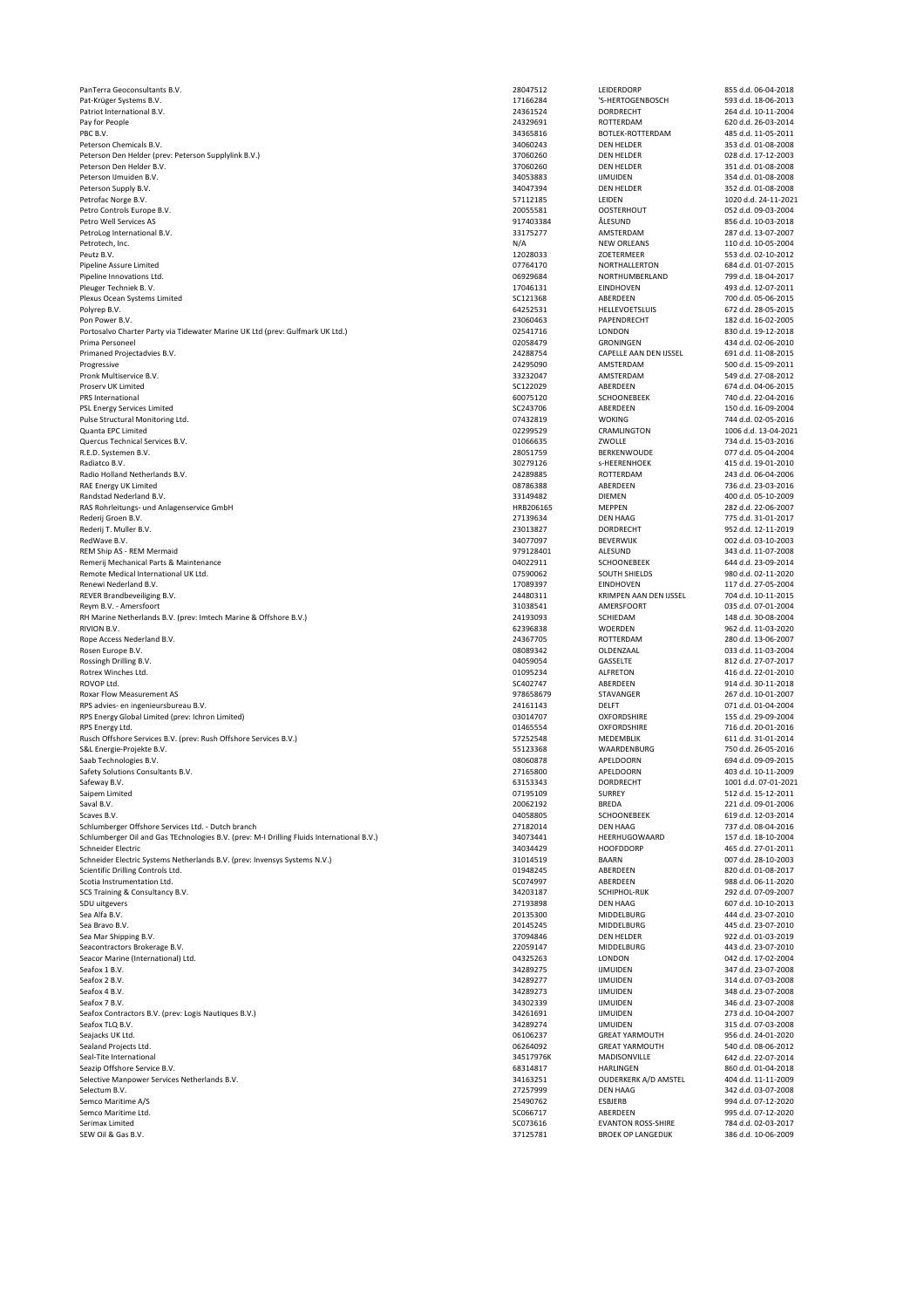| SGI Compliance Consultancy (prev: Kiwa Oesterbaai Maritime & Offshore)                             | 27237348   | ROTTERDAM                     | 912 d.d. 01-11-2018  |
|----------------------------------------------------------------------------------------------------|------------|-------------------------------|----------------------|
| SGI Compliance Environmental Control B.V. (prev: Kiwa Inspection & Testing)                        | 24370016   | ROTTERDAM                     | 932 d.d. 09-04-2019  |
| SGS Nederland B.V.                                                                                 | 24226722   | SPIJKENISSE                   | 382 d.d. 06-05-2009  |
| SH Group A/S                                                                                       | 12762704   | SVENDBORG                     | 989 d.d. 06-11-2020  |
| Shiptron Marine Communication Specialists B.V.                                                     | 51116820   | <b>ENKHUIZEN</b>              | 458 d.d. 08-11-2010  |
| <b>Siemens Energy AS</b>                                                                           | 915826946  | <b>OSLO</b>                   | 986 d.d. 06-11-2020  |
| Siemens Energy Industrial Turbomachinery Ltd. (prev: Demag Delaval Industrial Turbomachinery Ltd.) | 04729734   | <b>LINCOLN</b>                | 030 d.d. 09-01-2004  |
| Sif Netherlands B.V.                                                                               | 13027369   | <b>ROERMOND</b>               | 017 d.d. 06-11-2003  |
|                                                                                                    | 987341947  | <b>STAVANGER</b>              | 635 d.d. 27-06-2014  |
| Simon Mokster Shipping A/S                                                                         |            |                               |                      |
| S.I. Nederland B.V.                                                                                | 37041956   | <b>IJMUIDEN</b>               | 1008 d.d. 04-05-2021 |
| Siri Marine B.V.                                                                                   | 02080796   | KOLHAM                        | 216 d.d. 02-01-2006  |
| <b>Siron Deluge Services</b>                                                                       | 08147849   | <b>ENSCHEDE</b>               | 963 d.d. 09-03-2020  |
| Site Consultants B.V.                                                                              | 24388399   | <b>HELLEVOETSLUIS</b>         | 303 d.d. 02-01-2008  |
| SKF Belgium NV/SA                                                                                  | 0830910611 | <b>MACHELEN</b>               | 631 d.d. 24-06-2014  |
| <b>SKF Nederland</b>                                                                               | 30047921   | <b>HOUTEN</b>                 | 253 d.d. 07-09-2006  |
|                                                                                                    |            |                               |                      |
| Smart Asset Integrity Solutions B.V. (prev: Smart Engineering B.V.)                                | 24314380   | SCHIEDAM                      | 589 d.d. 25-04-2013  |
| <b>Smart Select</b>                                                                                | 894873104  | SINT-TRUIDEN                  | 355 d.d. 03-08-2008  |
| Smolders SSO B.V.                                                                                  | 18043090   | <b>MADE</b>                   | 632 d.d. 17-06-2014  |
| SMS Towage Ltd.                                                                                    | 04527156   | <b>HESSLE</b>                 | 449 d.d. 29-07-2010  |
| Snijders Hydrauliekslangen & Koppelingen                                                           | 24302902   | <b>DORDRECHT</b>              | 808 d.d. 04-07-2017  |
| SNS Pool Vessel - Base Express B.V.                                                                | 37060260   | <b>DEN HELDER</b>             | 337 d.d. 30-06-2008  |
| SNS Pool Vessel - Dina Scout                                                                       | 37060260   | <b>DEN HELDER</b>             | 804 d.d. 20-06-2017  |
| SNS Pool Vessel - Energy Empress                                                                   | 37060260   | <b>DEN HELDER</b>             | 976 d.d. 24-08-2020  |
| SNS Pool Vessel - FS Abergeldie                                                                    | 37060260   | <b>DEN HELDER</b>             | 944 d.d. 23-08-2019  |
| SNS Pool Vessel - Havila Aurora                                                                    | 37060260   | <b>DEN HELDER</b>             | 919 d.d. 26-01-2019  |
| SNS Pool Vessel - Hermit Horizon                                                                   | 37060260   |                               |                      |
|                                                                                                    |            | <b>DEN HELDER</b>             | 974 d.d. 06-08-2020  |
| SNS Pool Vessel - Highland Challenger                                                              | 37060260   | <b>DEN HELDER</b>             | 724 d.d. 01-02-2016  |
| SNS Pool Vessel - Highland Monarch                                                                 | 37060260   | <b>DEN HELDER</b>             | 844 d.d. 09-02-2018  |
| SNS Pool Vessel - Highland Princess                                                                | 37060260   | <b>DEN HELDER</b>             | 847 d.d. 05-11-2018  |
| SNS Pool Vessel - Island Dawn Charter                                                              | 37060260   | <b>DEN HELDER</b>             | 927 d.d. 13-03-2019  |
| SNS Pool Vessel - Island Defender                                                                  | 37060260   | <b>DEN HELDER</b>             | 975 d.d. 21-08-2020  |
| SNS Pool Vessel - Island Earl                                                                      | 37060260   | <b>DEN HELDER</b>             | 721 d.d. 02-02-2016  |
| SNS Pool Vessel - Island Endeavour                                                                 | 37060260   | <b>DEN HELDER</b>             | 720 d.d. 02-02-2016  |
| SNS Pool Vessel - NAO Galaxy                                                                       | 37060260   | <b>DEN HELDER</b>             | 918 d.d. 07-01-2019  |
| SNS Pool Vessel - NAO Power                                                                        | 37060260   | <b>DEN HELDER</b>             | 894 d.d. 31-10-2018  |
|                                                                                                    |            |                               |                      |
| SNS Pool Vessel - Normand Sira                                                                     | 37060260   | <b>DEN HELDER</b>             | 831 d.d. 22-11-2017  |
| <b>SNS Pool Vessel - Orsted</b>                                                                    | 37060260   | <b>DEN HELDER</b>             | 909 d.d. 10-09-2018  |
| SNS Pool Vessel - Pool Express                                                                     | 37060260   | <b>DEN HELDER</b>             | 727 d.d. 01-02-2016  |
| SNS Pool Vessel - Sea Titus                                                                        | 37060260   | <b>DEN HELDER</b>             | 824 d.d. 16-03-2018  |
| SNS Pool Vessel - Siem Symphony                                                                    | 37060260   | <b>DEN HELDER</b>             | 930 d.d. 04-02-2019  |
| SNS Pool Vessel - Skandi Texel Charter                                                             | 37060260   | <b>DEN HELDER</b>             | 924 d.d. 30-03-2019  |
| SNS Pool Vessel - Skandi Waveney                                                                   | 37060260   | <b>DEN HELDER</b>             | 726 d.d. 01-02-2016  |
| SNS Pool Vessel - Sol Viking                                                                       | 37060260   | DEN HELDER                    | 722 d.d. 02-02-2016  |
| SNS Pool Vessel - Standard Olympus                                                                 | 37060260   | <b>DEN HELDER</b>             | 947 d.d. 23-09-2019  |
| SNS Pool Vessel - Troms Castor                                                                     | 37060260   | <b>DEN HELDER</b>             | 749 d.d. 19-05-2016  |
|                                                                                                    |            |                               |                      |
| SNS Pool Vessel - Troms Fjord                                                                      | 37060260   | <b>DEN HELDER</b>             | 723 d.d. 04-09-2018  |
| SNS Pool Vessel - Troms Lyra                                                                       | 37060260   | <b>DEN HELDER</b>             | 852 d.d. 28-05-2019  |
| SNS Pool Vessel - VOS Base                                                                         | 37060260   | <b>DEN HELDER</b>             | 719 d.d. 02-02-2016  |
| SNS Pool Vessel - VOS Pace                                                                         | 37060260   | <b>DEN HELDER</b>             | 848 d.d. 13-11-2017  |
| SNS Pool Vessel - VOS Paradise                                                                     | 37060260   | <b>DEN HELDER</b>             | 729 d.d. 01-03-2016  |
| SNS Pool Vessel - VOS Passion                                                                      | 37060260   | <b>DEN HELDER</b>             | 837 d.d. 01-02-2018  |
| SNS Pool Vessel - VOS Precious                                                                     | 37060260   | <b>DEN HELDER</b>             | 843 d.d. 15-01-2020  |
| SNS Pool Vessel - VOS Prelude                                                                      | 37060260   | <b>DEN HELDER</b>             | 732 d.d. 23-02-2016  |
| <b>SNS Pool Vessel VOS Partner</b>                                                                 | 37060260   | <b>DEN HELDER</b>             | 773 d.d. 26-01-2017  |
| <b>SNSPool Vessel - Vos Patriot</b>                                                                | 37060260   | <b>DEN HELDER</b>             | 917 d.d. 08-04-2019  |
|                                                                                                    |            |                               |                      |
| Sodexo Remote Sites The Netherlands B.V.                                                           | 33223638   | <b>HOORN</b>                  | 513 d.d. 05-01-2012  |
| Sofis B.V. (prev: Netherlocks Safety Systems B.V.)                                                 | 28060405   | ALPHEN AAN DEN RIJN           | 159 d.d. 25-10-2004  |
| Sofresid Engineering SA                                                                            | 334456886  | PAU CEDEX 9                   | 908 d.d. 08-08-2018  |
| Soiltech AS                                                                                        | 996819884  | <b>HAMMAREN</b>               | 1007 d.d. 26-04-2021 |
| Solids Control Services Environmental B.V.                                                         | 37077492   | DEN HELDER                    | 122 d.d. 01-06-2004  |
| Source Automation B.V.                                                                             | 11049592   | <b>HOOFDDORP</b>              | 592 d.d. 29-05-2013  |
| Sourcewell B.V.                                                                                    | 57676879   | AMSTERDAM                     | 594 d.d. 18-06-2013  |
| Sparrows Offshore Services Limited                                                                 | 00845839   | ABERDEEN                      | 176 d.d. 28-01-2005  |
| Spencer Ogden Ltd.                                                                                 | 06979438   | <b>LONDON</b>                 | 990 d.d. 11-11-2020  |
| SPT Offshore B.V. (prev: Suction Pile Technology B.V.)                                             | 22041298   | <b>WOERDEN</b>                | 056 d.d. 12-03-2004  |
| SSB Offshore B.V.                                                                                  | 82240981   | <b>HOOGEVEEN</b>              | 1010 d.d. 26-05-2021 |
|                                                                                                    |            |                               |                      |
| STAR OGP Freelance B.V.                                                                            | 20111617   | <b>MOERDIJK</b>               | 134 d.d. 21-06-2004  |
| STAR OGP International projects B.V.                                                               | 20123969   | <b>MOERDIJK</b>               | 662 d.d. 20-03-2015  |
| STAR OGP Projects B.V.                                                                             | 22047014   | <b>MOERDIJK</b>               | 498 d.d. 08-09-2011  |
| STAR OGP Resources B.V.                                                                            | 56266693   | <b>MOERDIJK</b>               | 663 d.d. 20-03-2015  |
| Steigerbouw v.d. Panne Rotterdam B.V.                                                              | 24154445   | HENDRIK-IDO-AMBACHT           | 174 d.d. 17-01-2005  |
| Stemar Engineering B.V.                                                                            | 37045056   | <b>ALKMAAR</b>                | 822 d.d. 17-08-2017  |
| Stephenson Academy B.V.                                                                            | 76468909   | <b>CAPELLE AAN DEN IJSSEL</b> | 928 d.d. 18-03-2019  |
| <b>StimWell Services Limited</b>                                                                   | SC335751   | <b>GREAT YARMOUTH</b>         | 669 d.d. 13-05-2015  |
| Stork Gears & Services B.V.                                                                        | 24086137   | ROTTERDAM                     | 425 d.d. 24-02-2010  |
| Stork Technical Services Nederland B.V.                                                            | 50302345   | <b>UTRECHT</b>                | 125 d.d. 04-06-2004  |
| Stralingsupport B.V.                                                                               | 59139862   | VEENENDAAL                    | 655 d.d. 18-12-2014  |
| Struik & Hamerslag B.V.                                                                            | 23050506   | <b>STRIJEN</b>                | 251 d.d. 30-08-2006  |
|                                                                                                    |            | ABERDEENSHIRE                 |                      |
| Subsea 7 Blue Space Limited (prev: Subsea 7 Contracting (UK) Limited)                              | SC128705   |                               | 473 d.d. 14-03-2011  |
| Subsea 7 i-Tech Limited                                                                            | SC463773   | ABERDEENSHIRE                 | 791 d.d. 23-03-2017  |
| Subsea 7 Limited                                                                                   | 04316695   | ABERDEENSHIRE                 | 455 d.d. 22-09-2010  |
| Survitec Survival Craft Ltd.                                                                       | SC131397   | ABERDEEN                      | 787 d.d. 23-03-2017  |
| Survival Systems Int'l UK Ltd.                                                                     | 01344170   | <b>GREAT YARMOUTH</b>         | 671 d.d. 26-05-2015  |
| Swift Drilling B.V.                                                                                | 30246391   | <b>SLIEDRECHT</b>             | 428 d.d. 30-03-2010  |
| Swire Pacific Offshore (North Sea) Ltd.                                                            | 03246001   | ABERDEEN                      | 829 d.d. 09-09-2017  |
| Symoil B.V.                                                                                        | 53461401   | AALSMEER                      | 1000 d.d. 06-01-2021 |
| Syntec Personeelsdiensten BV.                                                                      | 02086817   | <b>GRONINGEN</b>              | 462 d.d. 10-12-2010  |
| Syntec ZZP diensten                                                                                | 02061661   | <b>GRONINGEN</b>              | 625 d.d. 09-05-2014  |
|                                                                                                    |            |                               |                      |
| Tallister Drilling Management B.V.                                                                 | 66674875   | <b>DRIEBERGEN</b>             | 840 d.d. 25-01-2018  |
| Tampnet AS                                                                                         | 983991742  | <b>STAVANGER</b>              | 897 d.d. 10-06-2018  |
| <b>Team Energy Resources Limited</b>                                                               | 02125855   | <b>NORWICH</b>                | 349 d.d. 24-07-2008  |
| Team Industrial Services Netherlands B.V. (prev: Leak Repairs Specam B.V.                          | 22022445   | VLISSINGEN                    | 070 d.d. 01-04-2004  |
| Techne Industrial Solutions B.V.                                                                   | 85373443   | <b>STRIJEN</b>                | 1022 d.d. 04-03-2022 |
| Technical Drilling Services (T.D.S.)                                                               | 01124513   | <b>EMMEN</b>                  | 667 d.d. 07-05-2015  |
| Technip UK Limited (prev: Technip Offshore UK Limited)                                             | 00200086   | WESTHILL                      | 022 d.d. 08-12-2003  |
| Technip-EPG B.V.                                                                                   | 24137959   | CAPPELLE A/D IJSSEL           | 794 d.d. 01-04-2017  |
| TechnipFMC Umbilicals Ltd. (prev: Duco Limited)                                                    | 02400155   | NEWCASTLE UPON TYNE           | 038 d.d. 11-02-2004  |
| Techno Fysica B.V.                                                                                 | 24165212   | <b>BARENDRECHT</b>            | 237 d.d. 03-03-2006  |
|                                                                                                    |            |                               |                      |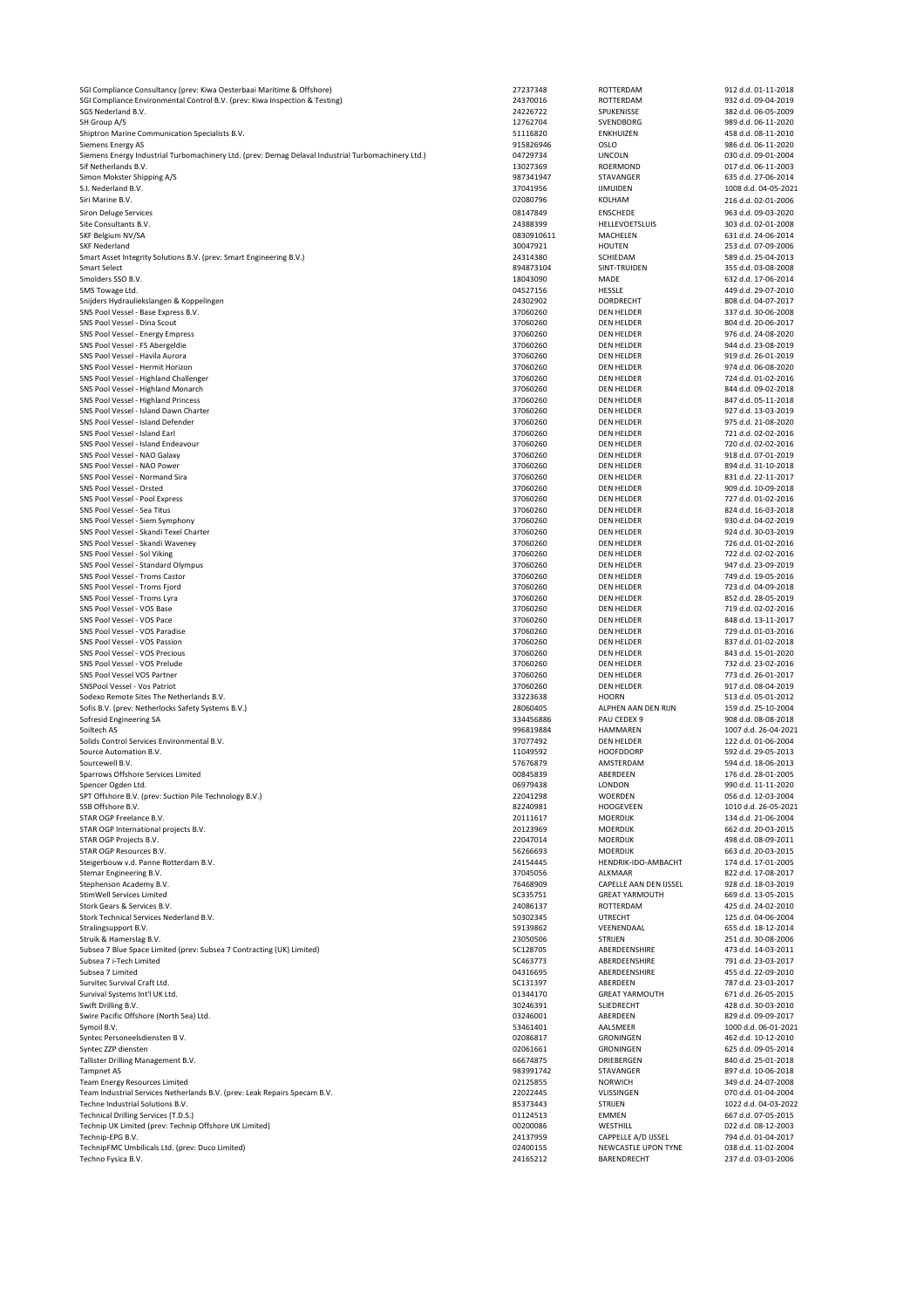| Technology Consultants B.V.                                    | 24224744             | MOLENAARSGRAAF                | 185 d.d. 20-04-2005                        |
|----------------------------------------------------------------|----------------------|-------------------------------|--------------------------------------------|
| TechResources B.V.                                             | 34091849             | HEEMSKERK                     | 867 d.d. 01-03-2018                        |
| Tecona B.V.                                                    | 24225343             | <b>BREDA</b>                  | 163 d.d. 01-11-2004                        |
|                                                                |                      |                               |                                            |
| Tecson Inspections B.V.                                        | 23086160             | ZEVENBERGEN                   | 094 d.d. 20-04-2004                        |
| Tecson Rotterdam B.V.                                          | 24172702             | CAPELLE AAN DEN IJSSEL        | 246 d.d. 09-06-2006                        |
| Telecom Systems B.V.                                           | 24185603             | <b>CAPELLE AAN DEN IJSSEL</b> | 612 d.d. 13-02-2014                        |
| Telpass                                                        | 447850819            | ARTIGUES-PRES-BORDEAUX        | 754 d.d. 15-07-2016                        |
| Tegoia                                                         | 16070254             | AMSTERDAM                     | 957 d.d. 24-01-2020                        |
|                                                                |                      |                               |                                            |
| Terra Drone Europe B.V.                                        | 57161283             | <b>HEINENOORD</b>             | 955 d.d. 23-01-2020                        |
| The Great Eastern Shipping Company Limited                     | L35110MH1948         | <b>MUMBAI</b>                 | 234 d.d. 27-02-2006                        |
|                                                                | PLC006472            |                               |                                            |
| The Offshore Partners B.V.                                     | 24445601             | ROTTERDAM                     | 1018 d.d. 12-10-2021                       |
| The Sniffers n.v.                                              | 452387313            | <b>BALEN</b>                  | 093 d.d. 16-04-2004                        |
|                                                                |                      |                               |                                            |
| The Tool Company B.V.                                          | 04064788             | <b>ASSEN</b>                  | 228 d.d. 30-06-2008                        |
| ThinJack Ltd.                                                  | SC281162             | ABERDEENSHIRE                 | 666 d.d. 24-04-2015                        |
| Tidewater Marine UK Ltd. (prev: Gulfmark UK Ltd)               | 02541716             | <b>LONDON</b>                 | 851 d.d. 20-02-2018                        |
| Titan Oil Recovery Inc.                                        | N/A                  | <b>BEVERLY HILLS</b>          | 745 d.d. 28-04-2016                        |
| TP Europe B.V.                                                 | 62584979             | <b>DORDRECHT</b>              | 907 d.d. 07-08-2018                        |
|                                                                |                      |                               |                                            |
| Transport & Offshore Services Crew B.V.                        | 24364953             | ROTTERDAM                     | 731 d.d. 03-03-2016                        |
| <b>Troms Offshore</b>                                          | 995541467            | SANDNES                       | 308 d.d. 05-02-2008                        |
| <b>Trust Project Services UAB</b>                              | 61291161             | <b>MOERDIJK</b>               | 937 d.d. 23-07-2019                        |
| Turner Engine Controls B.V.                                    | 34223866             | <b>HOOFDDORP</b>              | 311 d.d. 08-02-2008                        |
| TWMA Ltd.                                                      | SC205718             | ABERDEEN                      | 542 d.d. 11-06-2012                        |
|                                                                |                      |                               |                                            |
| Uil Advisors B.V.                                              | 24443124             | ROTTERDAM                     | 367 d.d. 28-11-2008                        |
| Underwater Cutting Solutions Ltd.                              | 05031272             | <b>INVERURIE</b>              | 783 d.d. 08-03-2017                        |
| Unisafe Marine Firefighting & Safety Equipment                 | 27012085             | <b>HOOGVLIET</b>              | 478 d.d. 08-04-2011                        |
| United Offshore Support GmbH                                   | HRB205159            | LEER                          | 979 d.d. 05-10-2020                        |
| Unterweser Reederei GmbH                                       | HRB 3131             | <b>BREMEN</b>                 | 344 d.d. 23-07-2008                        |
|                                                                |                      |                               |                                            |
| Urag International GmbH                                        | <b>HRB 24158</b>     | <b>BREMEN</b>                 | 345 d.d. 23-07-2008                        |
| Vaktec B.V.                                                    | 01134291             | <b>GRONINGEN</b>              | 563 d.d. 11-12-2012                        |
| Vallourec Oil & Gas UK Ltd.                                    | SC147386             | ABERDEENSHIRE                 | 756 d.d. 20-07-2016                        |
| van Appeldoorn Technical Support B.V.                          | 24400027             | SPIJKENISSE                   | 466 d.d. 08-02-2011                        |
| Van der Ende Valve Services                                    | 27240103             | <b>MAASDIJK</b>               | 200 d.d. 12-12-2005                        |
|                                                                |                      |                               |                                            |
| Van der Heide Beheer B.V.                                      | 01021299             | <b>DRACHTEN</b>               | 082 d.d. 14-04-2004                        |
| Van der Heide Bliksembeveiliging B.V.                          | 01045285             | <b>DRACHTEN</b>               | 083 d.d. 14-04-2004                        |
| Van der Heide Bliksembeveiliging Inspecties B.V.               | 01062940             | <b>DRACHTEN</b>               | 084 d.d. 14-04-2004                        |
| Van der Heide Cathodic Protection & Corrosion Engineering B.V. | 01067953             | <b>DRACHTEN</b>               | 085 d.d. 14-04-2004                        |
| Van der Heide Opleidingen & Inspecties B.V.                    | 01059694             | <b>DRACHTEN</b>               | 087 d.d. 14-04-2004                        |
|                                                                |                      |                               |                                            |
| Van der Laan International B.V.                                | 56494351             | ASSENDELFT                    | 836 d.d. 13-12-2017                        |
| Van der Leun Installatiebouw B.V.                              | 24437243             | <b>SLIEDRECHT</b>             | 616 d.d. 12-03-2014                        |
| Van der Stelt B.V.                                             | 34078682             | <b>BEVERWIJK</b>              | 565 d.d. 19-12-2012                        |
| Van Dijk-Ruijgrok B.V.                                         | 37072434             | ANNA PAULOWNA                 | 828 d.d. 22-09-2017                        |
| Van Geffen VMS B.V.                                            | 17213589             | <b>DEN BOSCH</b>              |                                            |
|                                                                |                      |                               | 891 d.d. 30-05-2018                        |
| Van Ginkel Concerns B.V.                                       | 58769803             | <b>VIERPOLDERS</b>            | 892 d.d. 31-05-2018                        |
| Van Jaarsveld B.V.                                             | 76701182             | TZUMMARUM                     | 958 d.d. 11-02-2020                        |
| Van Oord ACZ Offshore B.V.                                     | 11052251             | <b>GORINCHEM</b>              | 054 d.d. 11-03-2004                        |
| Van Wijngaarden Marine Services B.V.                           | 23080199             | HARDINXVELD-GIESSENDAM        | 850 d.d. 15-02-2018                        |
| VDW Special Projects B.V.                                      | 55514006             | <b>FRANEKER</b>               | 943 d.d. 22-08-2019                        |
|                                                                |                      |                               |                                            |
| Vecom Industrial Services B.V.                                 | 20080794             | <b>MAASSLUIS</b>              | 198 d.d. 12-12-2005                        |
| Vector Maintenance Management B.V.                             | 37134085             | <b>DEN HELDER</b>             | 359 d.d. 08-10-2008                        |
| Velosi Europe Limited                                          | 2879999              | <b>POOLE</b>                  | 248 d.d. 06-07-2006                        |
| Verhoef Aluminium Scheepsbouw Industrie B.V.                   | 34072854             | AALSMEERDERBRUG               | 222 d.d. 19-01-2006                        |
|                                                                |                      |                               |                                            |
| Versatec Energy B.V.                                           | 30125398             | <b>WOERDEN</b>                | 373 d.d. 17-02-2009                        |
| Vibratec                                                       | 339896821            | <b>ECULLY</b>                 | 141 d.d. 05-07-2004                        |
| Viking Life-Saving Equipment B.V.                              | 23043879             | ZWIJNDRECHT                   | 015 d.d. 04-11-2003                        |
| Viking Supply Ships A/S                                        | 33369794             | COPENHAGEN                    | 587 d.d. 10-04-2013                        |
| Vincotte Nederland B.V. (prev: AIB-Vincotte Nederland B.V.)    | 20065811             | <b>BREDA</b>                  | 059 d.d. 17-03-2004                        |
| Visser & Smit Hanab B.V.                                       |                      |                               |                                            |
|                                                                | 23040970             | PAPENDRECHT                   | 385 d.d. 09-06-2009                        |
| Vitotherm B.V.                                                 | 28045530             | <b>PIJNACKER</b>              | 405 d.d. 26-11-2009                        |
| <b>Volker Wessels Telecom Netwerk Solutions</b>                | 32131577             | LIEREN                        | 488 d.d. 09-06-2011                        |
| Vroon B.V.                                                     | 21001755             | <b>BREDA</b>                  | 025 d.d. 17-12-2003                        |
| Vroon Offshore Services B.V.                                   | 22055973             | <b>DEN HELDER</b>             | 780 d.d. 20-02-2017                        |
|                                                                |                      |                               |                                            |
| Vysus ModuSpec (UK) Limited                                    | SC115074             | ABERDEEN                      | 1002 d.d. 05-02-2021                       |
| <b>Wagenborg Foxdrill</b>                                      | 06034345             | OLDENZAAL                     | 645 d.d. 23-09-2014                        |
| <b>Wagenborg Nedlift</b>                                       | 06039052             | <b>GRONINGEN</b>              | 508 d.d. 22-11-2011                        |
| Wageningen Marine Research Vestiging Den Helder                | 09098104             | <b>DEN HELDER</b>             | 896 d.d. 21-11-2017                        |
| WaterProof Marine Consultancy & Services B.V.                  | 64234452             | LELYSTAD                      | 811 d.d. 21-07-2017                        |
| Weatherford Netherlands B.V.                                   | 34231980             | <b>DEN HELDER</b>             | 717 d.d. 21-01-2016                        |
|                                                                |                      |                               |                                            |
| Web Rigging Services Ltd.                                      | SC301839             | <b>INVERKEITHING</b>          | 641 d.d. 04-07-2014                        |
| Weir Netherlands B.V.                                          | 12032525             | <b>VENLO</b>                  | 210 d.d. 15-12-2005                        |
| <b>Weld Ability</b>                                            | 28115218             | LEIDERDORP                    | 615 d.d. 15-03-2014                        |
| Well Engineering Partners (WEP) B.V.                           | 04061243             | <b>HOOGEVEEN</b>              | 1005 d.d. 02-03-2021                       |
|                                                                | 67298699             |                               |                                            |
| Well P&A Expertise B.V.                                        |                      | <b>DEURZE</b>                 | 823 d.d. 23-08-2017                        |
| WellSpec B.V.                                                  |                      |                               |                                            |
| Well Support AS                                                | 54703093             | APELDOORN                     | 923 d.d. 25-02-2019                        |
| Wellcem AS                                                     | 998591392            | AVALDSNES                     | 710 d.d. 11-12-2015                        |
|                                                                | 884636582            | <b>STAVANGER</b>              | 802 d.d. 10-05-2017                        |
|                                                                |                      |                               |                                            |
| Well Gear B.V.                                                 | 63268531             | <b>WESTERBORK</b>             | 899 d.d. 18-06-2018                        |
| Well-Safe Solutions B.V.                                       | 71604073             | ABERDEEN                      | 902 d.d. 20-05-2018                        |
| Well-Safe Solutions Ltd.                                       | SC556936             | ABERDEEN                      | 859 d.d. 25-04-2018                        |
| Wepro Projekt Engineering B.V.                                 | 09140306             | WAGENINGEN                    | 703 d.d. 30-10-2015                        |
|                                                                |                      |                               |                                            |
| WeSubsea UK Ltd.                                               | SC427177             | ABERDEENSHIRE                 | 978 d.d. 11-09-2020                        |
| WHM International Support B.V.                                 | 64580628             | <b>BEVERWIJK</b>              | 733 d.d. 14-03-2016                        |
| Wilms Den Helder B.V.                                          | 59838396             | <b>DEN HELDER</b>             | 061 d.d. 22-03-2004                        |
| Work Wise B.V.                                                 | 24057038             | <b>MONTFOORT</b>              | 596 d.d. 27-06-2013                        |
| Workstrings International Ltd.                                 | 01083092             | ABERDEEN                      | 633 d.d. 18-06-2014                        |
|                                                                |                      |                               |                                            |
| World Marine Offshore A/S                                      | 34581711             | <b>ESBJERG</b>                | 973 d.d. 18-08-2020                        |
| Worley Nederland B.V. (prev: Jacobs Nederland B.V.)            | 24301248             | <b>DEN HAAG</b>               | 100 d.d. 27-04-2004                        |
| WSG Coil Services B.V.                                         | 04075911             | <b>EMMEN</b>                  | 206 d.d. 11-11-2005                        |
| WSG Industrial Services B.V.                                   | 04084042             | <b>EMMEN</b>                  | 440 d.d. 05-07-2010                        |
|                                                                |                      |                               |                                            |
| <b>WSG Slickline Services</b>                                  | 01166150             | <b>EMMEN</b>                  | 643 d.d. 23-07-2014                        |
| Xelvin<br>XL Systems Europe B.V.                               | 02094537<br>22040155 | APELDOORN<br>ETTEN-LEUR       | 637 d.d. 25-08-2014<br>297 d.d. 09-11-2007 |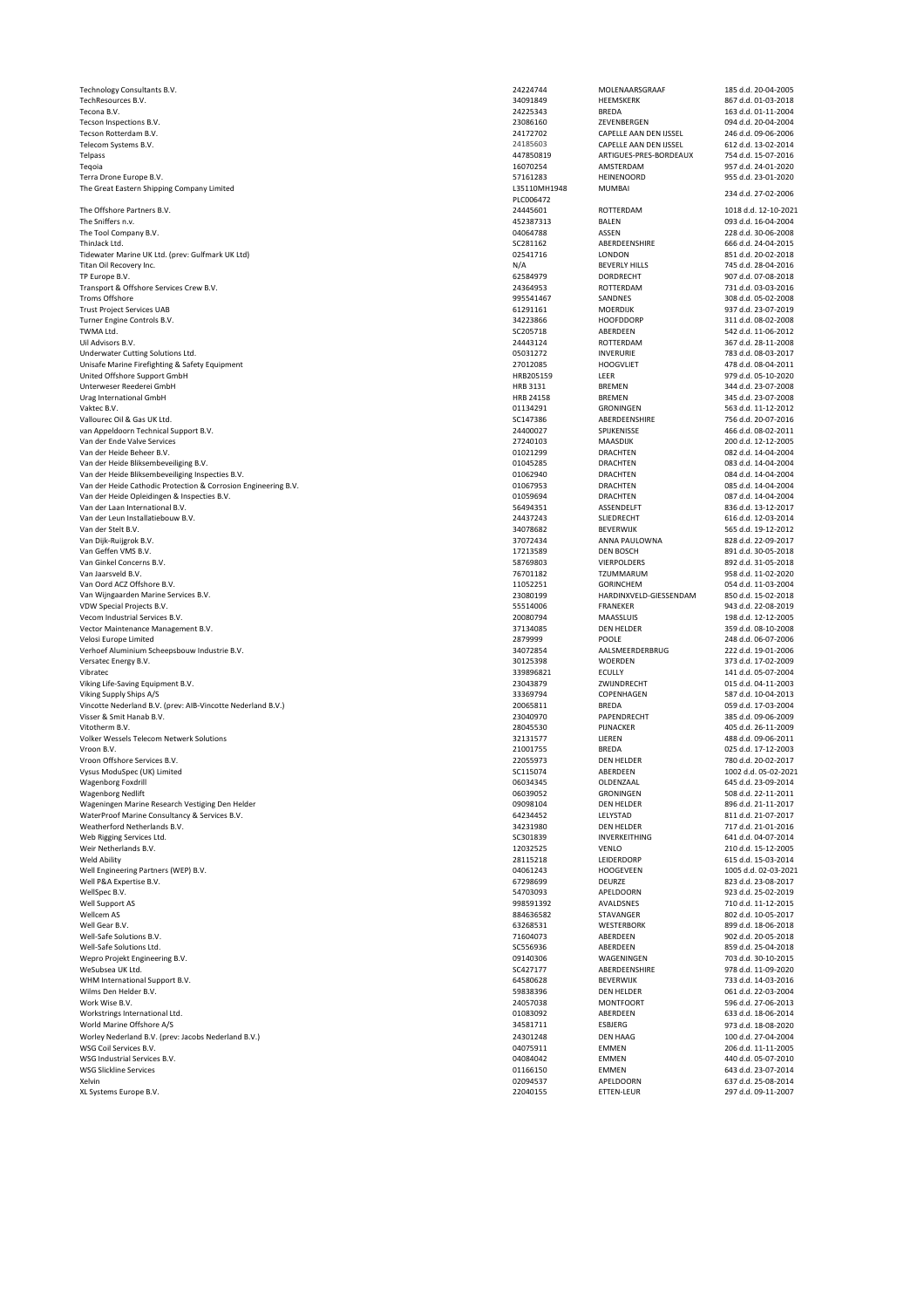| Xprt Hub B.V.                                                                                                      | 67038247             | ROTTERDAM                                 | 1009 d.d. 10-05-2021                       |
|--------------------------------------------------------------------------------------------------------------------|----------------------|-------------------------------------------|--------------------------------------------|
| Yacht B.V.<br>Ymond Offshore Logistics B.V.                                                                        | 62880942<br>34353037 | <b>DIEMEN</b><br><b>IJMUIDEN</b>          | 431 d.d. 19-04-2010<br>581 d.d. 09-04-2013 |
| Yokogawa Europe Solutions B.V.                                                                                     | 33241208             | AMERSFOORT                                | 398 d.d. 21-09-2009                        |
| Zero Corrosion B.V.                                                                                                | 54717914             | <b>HAARLEM</b>                            | 702 d.d. 29-10-2015                        |
| NOTE: BELOW COMPANIES NO LONGER EXIST (DISSOLVED, LIQUIDATED ETC.)                                                 |                      |                                           |                                            |
| A1 Offshore Solutions ApS                                                                                          | 38474979             | <b>SVENDBORG</b>                          | 921 d.d. 08-02-2019                        |
| ABG Uitzendbureau                                                                                                  | 02032494             | <b>GRONINGEN</b>                          | 778 d.d. 10-02-2017                        |
| Acergy Services Ltd.                                                                                               | 01902584             | ABERDEENSHIRE                             | 474 d.d. 14-03-2011                        |
| Acta Marine Van Stee (prev: Van Stee Survey and Supply B.V.)                                                       | 01079868             | <b>DEN HELDER</b>                         | 065 d.d. 30-03-2004                        |
| AdviSafe Risk Management B.V.                                                                                      | 24313301             | DEN HELDER                                | 854 d.d. 06-04-2018                        |
| Albatros Offshore Services Limited                                                                                 | 37120798             | SLOOTDORP                                 | 507 d.d. 16-11-2011                        |
| Alphatron Security Systems B.V.<br>Ampelmann Company B.V.                                                          | 24271447<br>27304293 | <b>DORDRECHT</b><br><b>DELFT</b>          | 898 d.d. 05-06-2018<br>401 d.d. 05-10-2009 |
| Aquatic Engineering and Construction B.V.                                                                          | 24185589             | <b>DEN HAAG</b>                           | 192 d.d. 22-06-2005                        |
| Areva T&D Nederland B.V.                                                                                           | 27063498             | <b>HOOFDDORP</b>                          | 326 d.d. 22-05-2008                        |
| Arger Veiligheidssupport B.V.                                                                                      | 54165962             | ALKMAAR                                   | 578 d.d. 05-03-2013                        |
| ASCC B.V.                                                                                                          | 58227768             | <b>HARLINGEN</b>                          | 764 d.d. 19-09-2016                        |
| ASDE Support B.V.<br>Atlantic Marine Services B.V.                                                                 | 20125459<br>34242873 | HUIJBERGEN<br><b>OUDERKERK A/D AMSTEL</b> | 519 d.d. 03-02-2012<br>475 d.d. 15-03-2011 |
| Atoia Investments B.V. (prev: Air Quality Improvement B.V.)                                                        | 30077202             | DE MEERN                                  | 238 d.d. 10-03-2006                        |
| Auxilium Offshore B.V.                                                                                             | 51054663             | ZALTBOMMEL                                | 821 d.d. 01-08-2017                        |
| AVR-Industrial Services B.V.                                                                                       | 24196445             | AMSTERDAM                                 | 145 d.d. 06-08-2004                        |
| B&B Technology B.V.                                                                                                | 01067372             | <b>BUSSEM</b>                             | 271 d.d. 27-02-2007                        |
| Baraka Global Services B.V.                                                                                        | 52787575             | AMERSFOORT                                | 539 d.d. 25-05 2012                        |
| Bart Smits Mini Rups Hijskraanverhuur B.V.<br>Begemann Milieutechniek B.V.                                         | 50232657<br>23064551 | <b>DRUNEN</b><br><b>DORDRECHT</b>         | 584 d.d. 26-03-2013<br>396 d.d. 01-09-2009 |
| Bently Nevada B.V.                                                                                                 | 27217795             | <b>CAPELLE AAN DEN IJSSEL</b>             | 099 d.d. 26-04-2004                        |
| Brandconsult B.V.                                                                                                  | 09069798             | <b>OOSTERBEEK</b>                         | 197 d.d. 31-08-2005                        |
| <b>BSB Staalbouw B.V.</b>                                                                                          | 33162092             | <b>SUAMEER</b>                            | 011 d.d. 31-10-2003                        |
| Buijzert/V. Haasteren Technical Consultants                                                                        | 23057637             | <b>DORDRECHT</b>                          | 194 d.d. 12-07-2005                        |
| Buveco Instruments B.V.                                                                                            | 29026458             | <b>BLEISWIJK</b>                          | 341 d.d. 03-07-2008                        |
| C&M Labour Supply B.V.                                                                                             | 37079462<br>N/A      | <b>DEN HELDER</b><br><b>HOUSTON</b>       | 660 d.d. 11-03-2015<br>047 d.d. 27-02-2004 |
| Cal Dive International, Inc.<br>Calegeo                                                                            | 7284525              | <b>GREAT YARMOUTH</b>                     | 490 d.d. 23-06-2011                        |
| Camfil Farr Power Systems GmbH                                                                                     | HRB 19047            | <b>BREMEN</b>                             | 537 d.d. 21-05-2012                        |
| Canyon Offshore Inc.                                                                                               | N/A                  | <b>HOUSTON</b>                            | 172 d.d. 13-01-2005                        |
| Cecon NL B.V.                                                                                                      | 52841537             | ZOETERMEER                                | 586 d.d. 10-04-2013                        |
| Chain Technology Engineering B.V.                                                                                  | 27163548             | <b>DELFT</b>                              | 275 d.d. 04-05-2007                        |
| Champion Technologies Europe B.V.                                                                                  | 08105057             | DELDEN                                    | 730 d.d. 19-02-2016                        |
| Cirmac International B.V.<br>Cocoon Holland B.V.                                                                   | 08073077<br>34039737 | APELDOORN<br><b>ALMERE</b>                | 010 d.d. 31-10-2003<br>268 d.d. 10-01-2007 |
| Constructiewerken Ge&druk B.V. (prev. Constructiewerken Wauben & Co.)                                              | 27027564             | <b>DEN HAAG</b>                           | 316 d.d. 16-04-2008                        |
| Controlec Construction                                                                                             | 24123768             | SPIJKENISSE                               | 139 d.d. 29-06-2004                        |
| <b>Crocodile Consultancy</b>                                                                                       | 04072613             | <b>KOUDEKERKE</b>                         | 236 d.d. 02-03-2006                        |
| Croon Electrotechniek B.V.                                                                                         | 24002312             | <b>DORDRECHT</b>                          | 690 d.d. 11-08-2015                        |
| Curved Cuts B.V.                                                                                                   | 63797984             | <b>KOEDIJK</b>                            | 699 d.d. 09-09-2015                        |
| Decam B.V.<br>Denholm Valvecare Limited (prev: Valvecare Engineering Limited)                                      | N/A<br>02468254      | <b>EUROPOORT</b><br><b>LONDON</b>         | 167 d.d. 14-12-2004<br>265 d.d. 14-11-2006 |
| Deta-Link Nederland B.V.                                                                                           | 14030788             | <b>GELEEN</b>                             | 556 d.d. 13-11-2012                        |
| DHV B.V.                                                                                                           | 31034767             | AMERSFOORT                                | 240 d.d. 20-03-2006                        |
| Don Amerigo Catering Service                                                                                       | 27349928             | <b>DEN HAAG</b>                           | 554 d.d. 05-10-2012                        |
| DTS (on- and offshore services)                                                                                    | 37084250             | <b>EMMEN</b>                              | 288 d.d. 31-07-2007                        |
| Dulfer E & I Intermediairs B.V.                                                                                    | 01101538             | <b>BARENDRECHT</b>                        | 559 d.d. 20-11-2012                        |
| Dutch Access B.V.<br>Eaton Electric B.V.                                                                           | 50825852<br>08113174 | <b>DEN HELDER</b><br><b>HENGELO</b>       | 050 d.d. 05-03-2004<br>410 d.d. 22-12-2009 |
| Element Materials Technology Amsterdam B.V.                                                                        | 33194077             | AMSTERDAM                                 | 544 d.d. 21-06-2012                        |
| Empec Services B.V.                                                                                                | 37109673             | HEERHUGOWAARD                             | 366 d.d. 26-11-2008                        |
| Enerjoy                                                                                                            | 01180602             | AMERSFOORT                                | 504 d.d. 07-10-2011                        |
| <b>ENSCO Netherlands Ltd.</b>                                                                                      | 34089472             | AMSTERDAM ZUIDOOST                        | 205 d.d. 20-10-2005                        |
| Enventure International, LLC                                                                                       | 3893252              | <b>HOUSTON</b>                            | 421 d.d. 08-02-2010                        |
| Erbeka Techniek V.O F.<br>ERS Energy Professionals B.V.                                                            | 37060703<br>58742980 | HEERHUGOWAARD<br><b>OUD-BEIJERLAND</b>    | 470 d.d. 03-03-2011<br>601 d.d. 01-10-2013 |
| EverSea N.V.                                                                                                       | 0427044874           | ZWIJNDRECHT                               | 692 d.d. 12-08-2015                        |
| FG International Holland B.V.                                                                                      | 17063588             | <b>EINDHOVEN</b>                          | 468 d.d. 24-02-2011                        |
| Flex Uitzendwerk                                                                                                   | 36051169             | DEN HELDER                                | 502 d.d. 07-10-2011                        |
| FMC Kongsberg Metering AS                                                                                          | 982752132            | <b>KONGSBERG</b>                          | 186 d.d. 03-05-2005                        |
| Focus Oil and Gas Group B.V.                                                                                       | 34196266             | <b>BEVERWIJK</b>                          | 175 d.d. 27-01-2005                        |
| Frank Mohn Services AS<br>Frank's International B.V.                                                               | N/A                  | <b>BERGEN</b><br><b>DEN HELDER</b>        | 116 d.d. 26-05-2004                        |
| Friday EuroTech Beheer B.V.                                                                                        | 34086379<br>33262217 | ROTTERDAM                                 | 915 d.d. 21-12-2018<br>681 d.d. 24-06-2015 |
| Friday EuroTech B.V. / Staftech Nederland B.V.                                                                     | 24257685(6)          | ROTTERDAM                                 | 680 d.d. 24-06-2015                        |
| FUEL61                                                                                                             | 30158934             | <b>UTRECHT</b>                            | 242 d.d. 31-03-2006                        |
| Fugro Robertson B.V.                                                                                               | 28034693             | LEIDSCHENDAM                              | 245 d.d. 03-05-2006                        |
| Fugro-Geoteam AS                                                                                                   | N/A                  | <b>OSLO</b>                               | 534 d.d. 24-04-2012                        |
| Gaudium B.V. (prev: DeGraafTechnisch Personeel B.V.)                                                               | 32104285             | LEUSDEN                                   | 579 d.d. 18-03-2013                        |
| Gebr. Bakker Coevorden B.V.<br>Genius Vos B.V.                                                                     | 04034502<br>06070813 | <b>COEVORDEN</b><br><b>IJMUIDEN</b>       | 143 d.d. 09-07-2004<br>043 d.d. 18-02-2004 |
| Glori Energy Technology Inc.                                                                                       | N/A                  | <b>HOUSTON</b>                            | 714 d.d. 12-01-2016                        |
| Grenco B.V.                                                                                                        | 16034703             | HEERHUGOWAARD                             | 055 d.d. 12-03-2004                        |
| GTI Contractonderhoud B.V.                                                                                         | 24265597             | ROTTERDAM                                 | 051 d.d. 05-03-2004                        |
| Harms Bergung, Transport und Heavylift GmbH & Co. KG                                                               | HRA8133              | <b>BRUNSHUTTEL</b>                        | 320 d.d. 07-05-2008                        |
| Harsco Infrastructure Construction Services B.V. (prev. SGB Holland B.V.)                                          | 17084467             | ARKEL                                     | 331 d.d. 10-06-2008                        |
| Haskoning Nederland B.V.                                                                                           | 09122561<br>18124067 | <b>NIJMEGEN</b><br><b>BARENDRECHT</b>     | 144 d.d. 29-07-2004<br>274 d.d. 18-04-2007 |
| Heijmans Wegenbouw<br>Hermann von Rautenkranz Int. Tiefbohr GmbH & Co. KG ITAG (prev: ITAG Tiefbohr GmbH & Co. KG) | HRA2651              | <b>CELLE</b>                              | 140 d.d. 30-06-2004                        |
| Hermes Marine Services B.V. (prev. Hertel Marine Services B.V.)                                                    | 34235002             | AMSTERDAM                                 | 535 d.d. 27-04-2012                        |
| Hint Engineering B.V.                                                                                              | 08073659             | <b>HATTEM</b>                             | 362 d.d. 31-10-2008                        |
| Hoogveld Industry B.V.                                                                                             | 20091227             | HEIJNINGEN                                | 181 d.d. 11-02-2005                        |
| HSE-advies B.V.                                                                                                    | 30276127             | <b>BILTHOVEN</b>                          | 461 d.d. 02-12-2010                        |
| HW Technics B.V.                                                                                                   | 24233491             | <b>BRIELLE</b>                            | 250 d.d. 10-08-2006                        |
| Hydratight B.V.<br>hydroSource Maatwerk in Water                                                                   | 24314094<br>65696336 | RIDDERKERK<br><b>GEES</b>                 | 389 d.d. 17-06-2009<br>782 d.d. 10-03-2017 |
| IBK Groep B.V.                                                                                                     | 30090317             | <b>HOUTEN</b>                             | 503 d.d. 12-10-2011                        |
| ICS Consultants B.V.                                                                                               | 36052221             | <b>ANDIJK</b>                             | 453 d.d. 08-09-2010                        |
| Imtech Maintenance B.V.                                                                                            | 27155741             | <b>DEN HAAG</b>                           | 166 d.d. 10-11-2004                        |
| <b>IndusTox Consult</b>                                                                                            | 09217177             | NIJMEGEN                                  | 067 d.d. 31-03-2004                        |
| Ingenieursbureau Passe-Partout B.V.                                                                                | 29046745             | <b>GOUDA</b>                              | 073 d.d. 01-04-2004                        |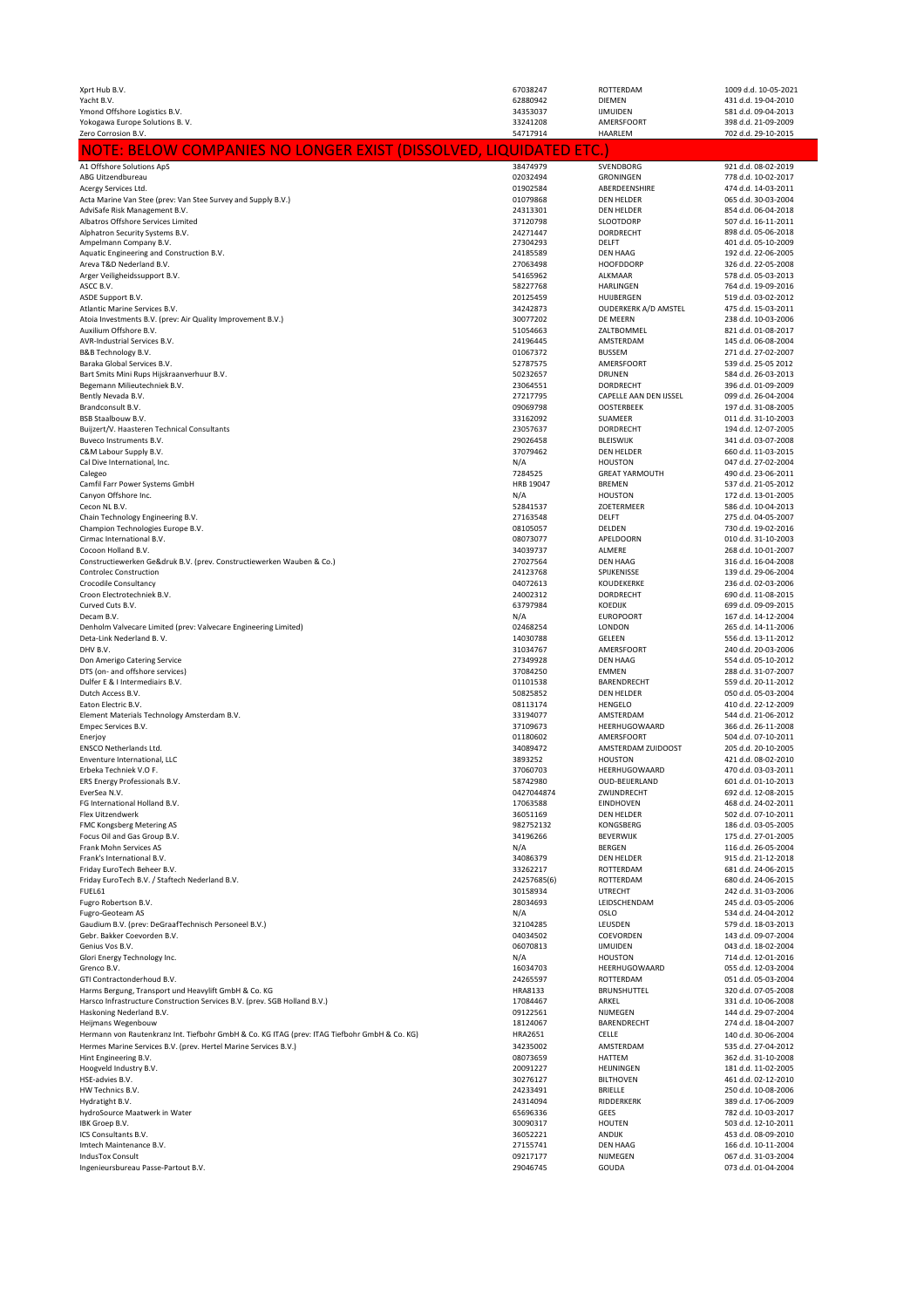| Innovation Shipping B.V.                                          | 50942700             | <b>BREDA</b>                    | 913 d.d. 16-11-2018                        |
|-------------------------------------------------------------------|----------------------|---------------------------------|--------------------------------------------|
| Int Fire & Safety Training                                        | 20136882             | <b>HOEK VAN HOLLAND</b>         | 391 d.d. 07-07-2009                        |
| Integrated Subsea Services Ltd.                                   | SC228386<br>6413641  | <b>GLASGOW</b>                  | 520 d.d. 07-02-2012                        |
| InterAct Activity Management Limited<br>Interline Systems B.V.    | 37059306             | <b>NORWICH</b><br>HEERHUGOWAARD | 495 d.d. 24-08-2011<br>062 d.d. 29-03-2004 |
| Istimewa Elektro                                                  | 22031940             | <b>RITTHEM</b>                  | 369 d.d. 18-12-2008                        |
| J. P. Knight (Caledonian) Ltd.                                    | SC048448             | GLASGOW                         | 446 d.d. 27-07-2010                        |
| Just4Oceans B.V.                                                  | 54811821             | <b>DEN HAAG</b>                 | 547 d.d. 13-08-2012                        |
| Keltec Petroleum Services Limited                                 | SC158472             | GLASGOW                         | 230 d.d. 09-02-2006                        |
| Kema Nederland B.V. (Brand DNV GL)                                | 09080262             | <b>GRONINGEN</b>                | 688 d.d. 09-07-2015                        |
| Klever Instrumentatie                                             | 28116608             | WADDINXVEEN                     | 433 d.d. 27-05-2010                        |
| Koksintermediair                                                  | 08103071             | <b>BRUMMEN</b>                  | 543 d.d. 19-06-2012                        |
| Krauthammer Consulting                                            | 28035533             | <b>NOORDWIJK</b>                | 241 d.d. 28-03-2006                        |
| Kros On & Offshore Service B.V.                                   | 04084967             | <b>WIJSTER</b>                  | 272 d.d. 07-03-2007                        |
| Kros opleiding B.V.                                               | 01132355             | <b>WIJSTER</b>                  | 365 d.d. 19-11-2008                        |
| Labora Tempus B.V.                                                | 37103680             | <b>MEDEMBLIK</b>                | 350 d.d. 24-07-2008                        |
| Lagendijk Constructie B.V.                                        | 22055022             | WEMELDINGE                      | 608 d.d. 06-01-2014                        |
| Landre Ruhaak B.V.                                                | 33165149             | <b>VIANEN</b>                   | 364 d.d. 10-11-2008                        |
| Lloyd's Register Drilling Integrity Services (International) B.V. | 22037702             | <b>SEROOSKERKE</b>              | 193 d.d. 11-07-2005                        |
| Logis Nautiques S.A.                                              | B36373               | LUXEMBURG                       | 113 d.d. 14-05-2004                        |
| Loher Benelux B.V.                                                | 09044346             | BARNEVELD                       | 074 d.d. 02-04-2004                        |
| Marine Structure Consultants (MSC) B.V.                           | 24198584             | SCHIEDAM                        | 104 d.d. 03-05-2021                        |
| Marste Uitzendbureau B.V.                                         | 24443039             | <b>HILVERSUM</b>                | 555 d.d. 10-10-2012                        |
| MC Fabricage B.V. (prev: Marant B.V.)                             | 37057580             | SINT MAARTENSVLOTBRUG           | 151 d.d. 17-09-2004                        |
| Melia Engineering Limited (prev: Melia Engineering plc.)          | 03560253             | <b>LIVERPOOL</b>                | 424 d.d. 23-03-2010                        |
| Mobuco Steigers B.V.                                              | 24215483             | <b>RITTHEM</b>                  | 118 d.d. 27-05-2004                        |
| m.s. SeaZip 1 Scheepvaartbedrijf C.V.                             | 55891381             | HARLINGEN                       | 861 d.d. 01-04-2018                        |
| m.s. SeaZip 2 Scheepvaartbedrijf C.V.                             | 55891632             | HARLINGEN                       | 862 d.d. 01-04-2018                        |
| Multi-chem Production Chemicals (UK) Limited                      | SC308016             | ABERDEEN                        | 363 d.d. 10-11-2008                        |
| <b>MyProfs</b>                                                    | 08179922             | <b>STAPHORST</b>                | 483 d.d. 27-04-2011                        |
| N.R. Koeling B.V.                                                 | 24136233             | KRIMPEN AAN DEN IJSSEL          | 178 d.d. 03-02-2005                        |
| NEDCON Magazijninrichting B.V.                                    | 09049164             | <b>DOETINCHEM</b>               | 758 d.d. 01-08-2016                        |
| NMA Engineering B.V.                                              | 37115787             | <b>BROEK OP LANGEDIJK</b>       | 258 d.d. 16-10-2006                        |
| K. Hoekstra Schilderwerken & Verinspecties                        | 08139995             | ALMELO                          | 436 d.d. 02-06-2010                        |
| Noble Resources Limited                                           | N/A                  | <b>GRAND CAYMAN</b>             | 638 d.d. 04-09-2014                        |
| North Sea Professionals                                           | 66608368             | HEERHUGOWAARD                   | 761 d.d. 18-08-2016                        |
| N-Sea Offshore Ltd.                                               | 08821499             | ABERDEEN                        | 621 d.d. 01-04-2014                        |
| O.I.T.C. B.V.                                                     | 66343267             | <b>EMMEN</b>                    | 759 d.d. 04-08-2016                        |
| Omega Bliksembeveiliging B.V. (prev: HOC Den Helder B.V.)         | 37063656             | <b>HOOGEVEEN</b>                | 247 d.d. 13-06-2006                        |
| Omega Phoenix B.V.                                                | 01126851             | HEERENVEEN                      | 327 d.d. 26-05-2008                        |
| QLever Engineering B.V.                                           | 60214139             | <b>MIDDENMEER</b>               | 682 d.d. 24-06-2015                        |
| Radiologische Advies Dienst B.V.                                  | 27251082             | <b>DEN HAAG</b>                 | 334 d.d. 12-06-2008                        |
| OTM B.V. (prev. ITC Management B.V.)                              | 34058491             | <b>IJMUIDEN</b>                 | 450 d.d. 09-08-2010                        |
| P. Hussaarts B.V.                                                 | 34082262             | <b>IJMUIDEN</b>                 | 564 d.d. 14-12-2012                        |
| PECOFacet (Holland) B.V. (prev: Facet Industrial B.V.)            | 39037204             | ALMERE                          | 482 d.d. 14-04-2011                        |
| Periplus                                                          | 37082358             | <b>DEN HELDER</b>               | 080 d.d. 06-04-2004                        |
| Radiationsupport B.V.                                             | 77553209             | <b>VIERHOUTEN</b>               | 936 d.d. 16-07-2019                        |
| Read Well Services Limited                                        | SC392500             | ABERDEEN                        | 333 d.d. 12-06-2008                        |
| Reitsma Drilling Services B.V. (prev: R.E.D. Services B.V.)       | 34066338             | <b>BORGER</b>                   | 112 d.d. 13-05-2004                        |
| Rik Wijnhoud Consultancy                                          | 70838798             | ANNA PAULOWNA                   | 901 d.d. 29-06-2018                        |
| Rolloos Oil & Gas B.V. (prev: Top Side Offshore Technology B.V.)  | 24370747             | <b>CAPELLE AAN DEN IJSSEL</b>   | 302 d.d. 21-12-2007                        |
| Rotterdam Painting Consultants B.V.                               | 24154901             | SPIJKENISSE                     | 111 d.d. 13-05-2004                        |
|                                                                   |                      |                                 | 393 d.d. 23-07-2009                        |
| Rusch Offshore Services B.V.                                      | 36039105             | ZWAAG                           |                                            |
| Saft B.V.                                                         | N/A                  | ZWANENBURG                      | 057 d.d. 15-03-2004                        |
| Saft Power Systems B.V.                                           | N/A                  | ZWANENBURG                      | 165 d.d. 10-11-2004                        |
| SAM Electronics Nederland B.V.                                    | 24259024             | ROTTERDAM                       | 215 d.d. 02-01-2006                        |
| Seahold Geoships Limited                                          | SC249471             | ABERDEEN                        | 515 d.d. 13-01-2012                        |
| Seaworx B.V.                                                      | 37057404             | <b>BRESKENS</b>                 | 009 d.d. 31-10-2003                        |
| Secunda Marine Services Ltd.                                      | 78028712603          | <b>DARTMOUTH</b>                | 477 d.d. 06-04-2011                        |
| SGS Horizon B.V. (prev: Horizon Energy Partners B.V.)             | 27195850             | <b>VOORBURG</b>                 | 196 d.d. 24-06-2005                        |
| Siem Rovde AS                                                     | N/A                  | <b>ROVDE</b>                    | 227 d.d. 06-03-2006                        |
| <b>SIMMONS EDECO</b>                                              | 03964861             | <b>NORWICH</b>                  | 713 d.d. 05-01-2016                        |
| Slaman Offshore Logistics                                         | 59308745             | <b>HOORN</b>                    | 834 d.d. 09-01-2018                        |
| Smart Staffing Solutions B.V.                                     | 34287949             | AMSTERDAM                       | 442 d.d. 23-07-2010                        |
| Smit Heavy Lift Europe B.V.                                       | 24114243             | PAPENDRECHT                     | 012 d.d. 04-11-2003                        |
| Smith Flow Control (NL)                                           | 27080410             | <b>VOORBURG</b>                 | 261 d.d. 19-10-2006                        |
| Smith Rea Energy Limited                                          | 01874922             | ABERDEEN                        | 429 d.d. 14-04-2010                        |
| Smith Services B.V.                                               | 04030174             | <b>COEVORDEN</b>                | 372 d.d. 04-02-2009                        |
| South West Surveys (UK) Ltd.                                      | 5605177              | <b>ASHBURTON</b>                | 407 d.d. 08-12-2009                        |
| SPS International Norge AS                                        | N/A                  | <b>TANANGER</b>                 | 190 d.d. 09-06-2005                        |
| SSL Realisations (2017) Ltd. (prev: Sabre Safety Ltd.)            | SC220605             | GLASGOW                         | 249 d.d. 06-07-2006                        |
| Steven Parc Technische Specialisten B.V.                          | 30183791             | ROTTERDAM                       | 467 d.d. 17-02-2011                        |
| Stevik Handshake Offshore Facility Management B.V.                | 14068613             | <b>GELEEN</b>                   | 089 d.d. 14-04-2004                        |
| Stork Bronswerk B.V.                                              | 31022606             | <b>HENGELO</b>                  | 203 d.d. 01-10-2005                        |
| Stork Maintenance Management B.V.                                 | 32060668             | <b>UTRECHT</b>                  | 304 d.d. 08-01-2008                        |
| Svitzer Amsterdam B.V.                                            | 33159341             | <b>IJMUIDEN</b>                 | 448 d.d. 28-07-2010                        |
| Sypack B.V.                                                       | 28081421             | ZOETERMEER                      | 767 d.d. 22-12-2016                        |
| <b>SYS Consulting</b>                                             | 479182693            | <b>PARIJS</b>                   | 310 d.d. 07-02-2008                        |
| Systektum GmbH                                                    | <b>HRB2998FL</b>     | <b>FLENSBURG</b>                | 374 d.d. 23-02-2009                        |
| T3 Project Services B.V.                                          | 24222281             | <b>CAPELLE AAN DEN IJSSEL</b>   | 108 d.d. 06-05-2004                        |
| Task Environmental Services B.V.                                  | 34096288             | <b>BROEK OP LANGEDIJK</b>       | 119 d.d. 27-05-2004                        |
| Techno Work Group B.V.                                            | 37118316             | <b>DEN HELDER</b>               | 031 d.d. 22-01-2004                        |
| Transmark EDS B.V.                                                | 37112582             | OUDKARSPEL                      | 476 d.d. 30-03-2011                        |
| <b>Trico Supply ASA</b>                                           | 976853938            | <b>FOSNAVAAG</b>                | 048 d.d. 02-03-2004                        |
| Tuboscope Vetco (Deutschland) GmbH                                | 04031086             | <b>COEVORDEN</b>                | 079 d.d. 06-04-2004                        |
| Turbine Efficiency Limited                                        | 03914410             | <b>LINCOLN</b>                  | 170 d.d. 03-01-2005                        |
| Twin Filter B.V.                                                  | 35026329             | ZAANDAM                         | 301 d.d. 04-12-2007                        |
| Tyco Intergrated Systems B.V.                                     | 30100702             | <b>WOERDEN</b>                  | 298 d.d. 14-11-2007                        |
| Uitzendmarkt                                                      | 24358737             | WAALWIJK                        | 597 d.d. 18-07-2013                        |
| UReason Holding B.V.                                              | 28090716             | <b>DELFT</b>                    | 368 d.d. 01-12-2008                        |
| Utec Star Net Geomatics Limited                                   | SC210964             | ABERDEEN                        | 954 d.d. 17-12-2019                        |
| Vacon Benelux B.V.                                                | 11042080             | <b>GORINCHEM</b>                | 224 d.d. 26-01-2006                        |
| Vageri Electrical & Instrumentation B.V.                          | 24159788             | <b>SLIEDRECHT</b>               | 120 d.d. 01-06-2004                        |
| Veiligheid zijn wij                                               | 59740590             | <b>DEN DOLDER</b>               | 715 d.d. 20-01-2016                        |
| Vixers B.V.                                                       | 56810997             | <b>DEN HELDER</b>               | 765 d.d. 30-11-2016                        |
| Vonk Chokes B.V.                                                  | 06047401             | OLDENZAAL                       | 040 d.d. 12-02-2004                        |
| Vos Rotating B.V.                                                 | 06075240             | <b>BEVERWIJK</b>                | 199 d.d. 12-12-2005                        |
| VWS Technical Services B.V.                                       | 06045156             | OLDENZAAL                       | 149 d.d. 09-09-2004                        |
| Wanted Andijk B.V.                                                | 36052221             | <b>HOORN</b>                    | 599 d.d. 02-08-2013                        |
| Wanted Oil and Gas B.V. (prev: Wanted Beverwijk B.V.)             | 57674167             | <b>BEVERWIJK</b>                | 600 d.d. 02-08-2013                        |
| WDM Piping B.V.                                                   | 34072943             | AERDENHOUT                      | 360 d.d. 21-10-2008                        |
| Well Intervention Solutions B.V.<br>Willem Pot B.V.               | 66059615<br>24075897 | OUDKARSPEL<br>ROTTERDAM         | 920 d.d. 29-01-2019<br>039 d.d. 12-02-2004 |